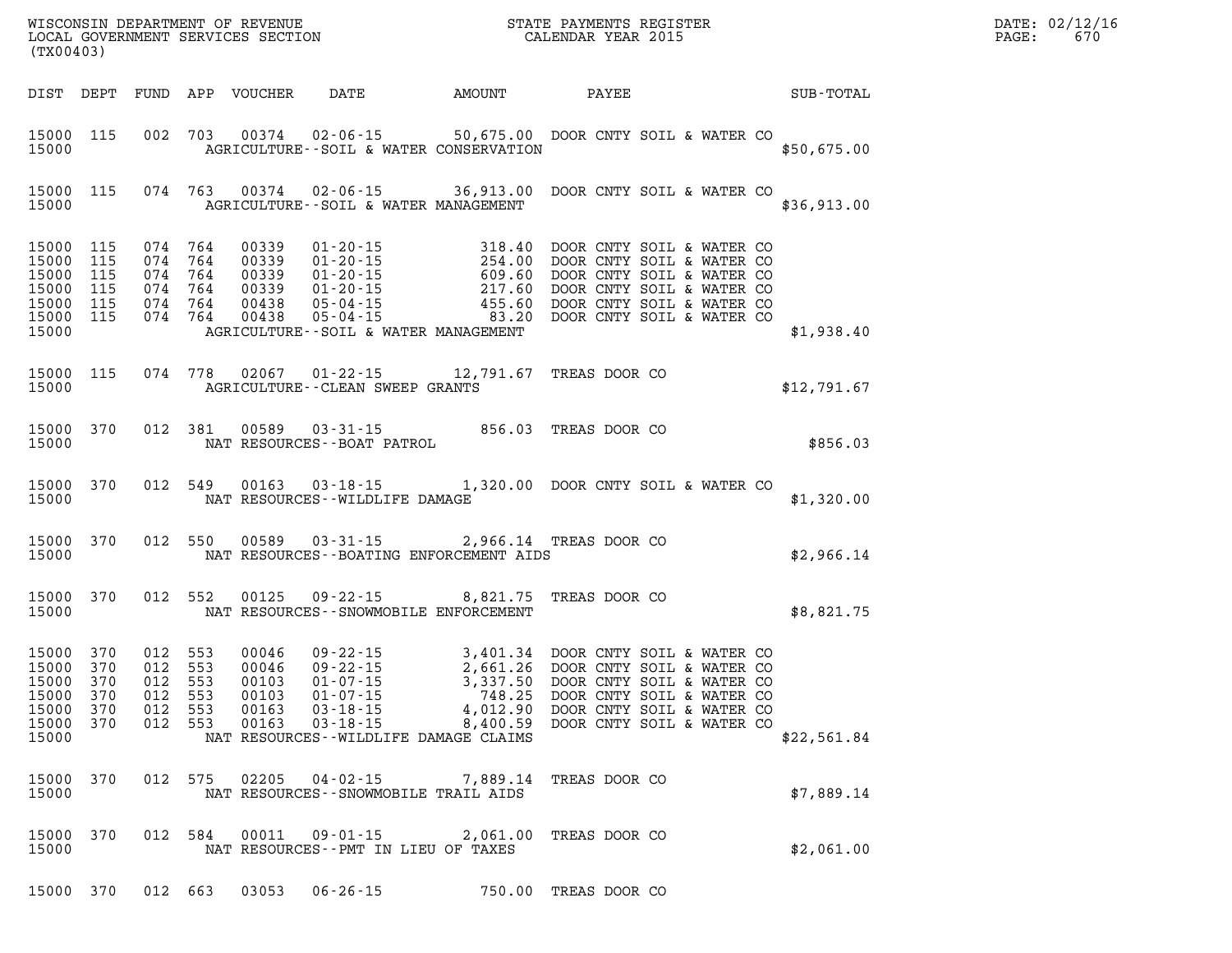| DATE: | 02/12/16 |
|-------|----------|
| PAGE: | 671      |

| (TX00403)                                                           |                                              |            |                                                                |                            |                                      |                                                                                                                                                                                                                                                                                               | WISCONSIN DEPARTMENT OF REVENUE<br>LOCAL GOVERNMENT SERVICES SECTION<br>CALENDAR YEAR 2015                                             |                             | DATE: 02/12/1<br>PAGE:<br>671 |
|---------------------------------------------------------------------|----------------------------------------------|------------|----------------------------------------------------------------|----------------------------|--------------------------------------|-----------------------------------------------------------------------------------------------------------------------------------------------------------------------------------------------------------------------------------------------------------------------------------------------|----------------------------------------------------------------------------------------------------------------------------------------|-----------------------------|-------------------------------|
|                                                                     |                                              |            |                                                                | DIST DEPT FUND APP VOUCHER |                                      |                                                                                                                                                                                                                                                                                               |                                                                                                                                        | DATE AMOUNT PAYEE SUB-TOTAL |                               |
|                                                                     | 15000 NAT RESOURCES--LAKES MANAGEMENT GRANTS |            |                                                                |                            |                                      |                                                                                                                                                                                                                                                                                               |                                                                                                                                        | \$750.00                    |                               |
| 15000                                                               | 15000 370                                    |            |                                                                |                            |                                      | NAT RESOURCES -- INVASIVE AQUATICE SPECIES                                                                                                                                                                                                                                                    | 012 678 03098 07-03-15 44,362.68 DOOR CNTY SOIL & WATER CO                                                                             | \$44,362.68                 |                               |
| 15000                                                               | 15000 370                                    |            |                                                                | 074 670 42493              | NAT RESOURCES - - RU RECYCLING GRANT | 05-29-15 79,263.91 TREAS DOOR CO                                                                                                                                                                                                                                                              |                                                                                                                                        | \$79, 263.91                |                               |
| 15000                                                               | 15000 370                                    |            |                                                                | 074 673 42493              |                                      | 05-29-15 7,298.61 TREAS DOOR CO<br>NAT RESOURCES--RU CONSOLIDATED GRANT                                                                                                                                                                                                                       |                                                                                                                                        | \$7,298.61                  |                               |
| 15000<br>15000<br>15000                                             | 15000 370<br>370<br>370<br>15000 370         |            | 095 517<br>095 517<br>095 517                                  | 00457<br>01858<br>01862    | NAT RESOURCES--POLLUTION CONTROL     | 095 517 02690 06-01-15 1,708.00 TREAS DOOR CO                                                                                                                                                                                                                                                 | 09-09-15 48,338.80 TREAS DOOR CO<br>02-19-15 119,043.86 TREAS DOOR CO<br>02-19-15 125,100.00 DOOR CNTY SOIL & WATER CO                 | \$294,190.66                |                               |
| 15000                                                               | 15000 395                                    |            |                                                                |                            | TRANSPORTATION--ELDERLY & DISABLED   |                                                                                                                                                                                                                                                                                               | 011 168 50015 06-09-15 92,905.00 COUNTY OF DOOR                                                                                        | \$92,905.00                 |                               |
| 15000<br>15000 395<br>15000                                         | 15000 395<br>395                             |            | 011 177<br>011 177<br>011 177                                  |                            | TRANSPORTATION - - TRANSIT AID       |                                                                                                                                                                                                                                                                                               | 58014  06-25-15  55,842.00  COUNTY OF DOOR<br>60014  07-06-15  55,842.00  COUNTY OF DOOR<br>62014  09-30-15  55,842.00  COUNTY OF DOOR | \$167,526.00                |                               |
| 15000 395<br>15000<br>15000<br>15000<br>15000<br>15000 395<br>15000 | 395<br>395<br>395<br>395                     |            | 011 182<br>011 182<br>011 182<br>011 182<br>011 182<br>011 182 |                            |                                      | 35806 01-12-15 2,661.60 DOOR CO<br>37794 01-30-15 518.50 TREAS DOOR CO<br>40069 02-20-15 96,486.00 TREAS DOOR CO<br>40277 02-23-15 5,081.23 DOOR CO<br>67477 12-02-15 138,341.00 DOOR CO<br>68537 12-14-15 99,895.00 DOOR CO<br>68537 12-14-15 5<br>TRANSPORTATION - - TRANSIT AIDS - FEDERAL |                                                                                                                                        | \$342,983.33                |                               |
| 15000 395<br>15000<br>15000                                         | - 395                                        |            | 011 190<br>011 190                                             | 52015<br>64015             | 07-06-15<br>$10 - 05 - 15$           | 15000 395 011 190 36015 01-05-15 253,493.61 COUNTY OF DOOR<br>253,493.62 COUNTY OF DOOR<br>TRANSPORTATION--GENERAL TRANSP AIDS-GTA                                                                                                                                                            | 506,987.22 COUNTY OF DOOR                                                                                                              | \$1,013,974.45              |                               |
| 15000<br>15000                                                      | 395                                          |            | 011 278                                                        | 68876                      | 12-14-15                             | 3,850.98<br>TRANSPORTATION - - LRIP/TRIP/MSIP GRANTS                                                                                                                                                                                                                                          | TREAS DOOR CO                                                                                                                          | \$3,850.98                  |                               |
| 15000 435<br>15000 435                                              |                                              | 005<br>005 | 000<br>000                                                     | 90511<br>90514             | $01 - 01 - 15$<br>$02 - 01 - 15$     | 386,458.00 DOOR CO<br>180,375.00 DOOR CO                                                                                                                                                                                                                                                      |                                                                                                                                        |                             |                               |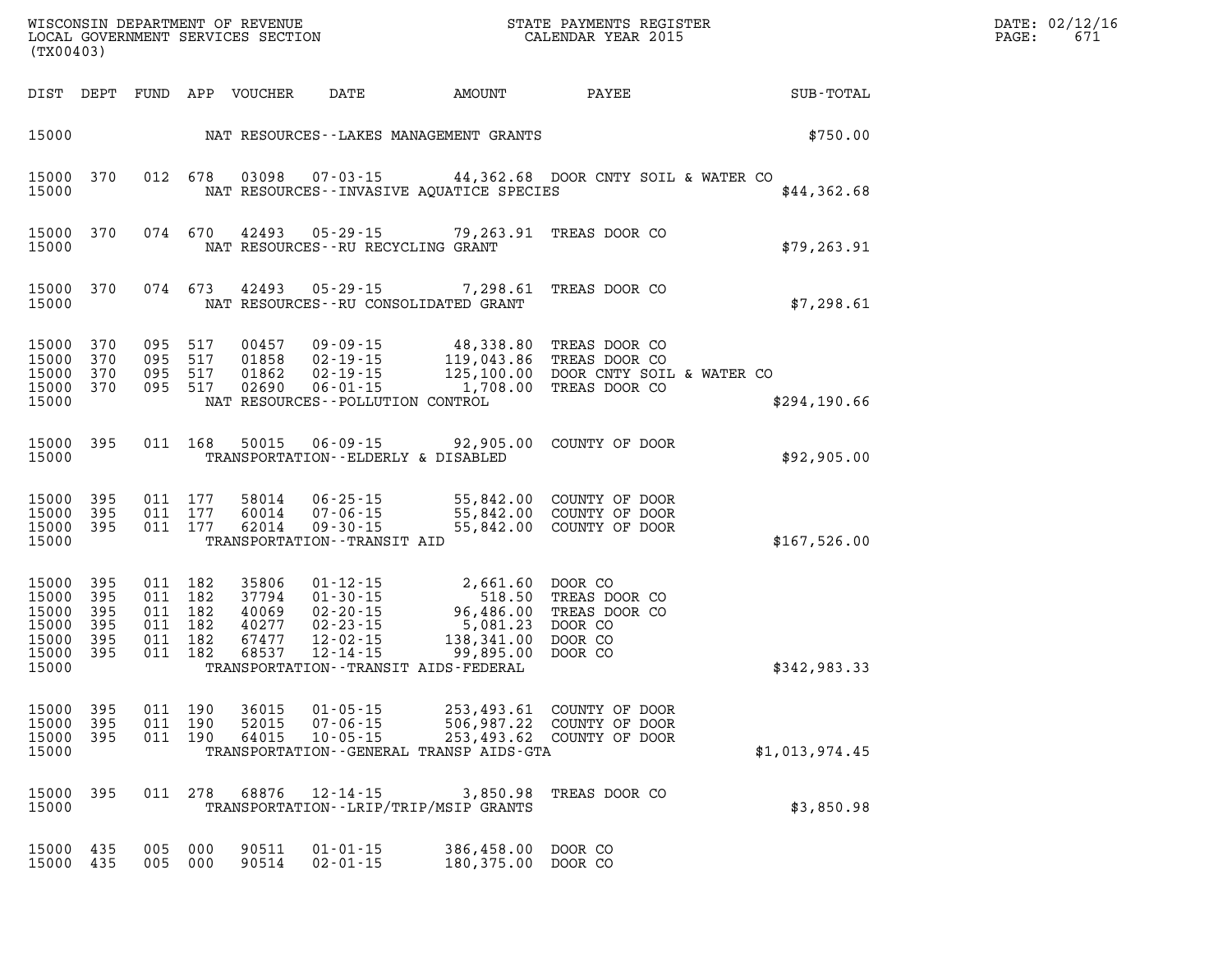| DIST                                                                                                                                                                             | DEPT                                                                                                                              | FUND                                                                                                                              | APP                                                                                                                               | <b>VOUCHER</b>                                                                                                                                                          | DATE                                                                                                                                                                                                                                                                                                                                               | AMOUNT                                                                                                                                                                                                                                                                                 | PAYEE                                                                                                                                                                                                                                                                                                          |                                         | SUB-TOTAL                                                                                                                                                                                                                           |
|----------------------------------------------------------------------------------------------------------------------------------------------------------------------------------|-----------------------------------------------------------------------------------------------------------------------------------|-----------------------------------------------------------------------------------------------------------------------------------|-----------------------------------------------------------------------------------------------------------------------------------|-------------------------------------------------------------------------------------------------------------------------------------------------------------------------|----------------------------------------------------------------------------------------------------------------------------------------------------------------------------------------------------------------------------------------------------------------------------------------------------------------------------------------------------|----------------------------------------------------------------------------------------------------------------------------------------------------------------------------------------------------------------------------------------------------------------------------------------|----------------------------------------------------------------------------------------------------------------------------------------------------------------------------------------------------------------------------------------------------------------------------------------------------------------|-----------------------------------------|-------------------------------------------------------------------------------------------------------------------------------------------------------------------------------------------------------------------------------------|
| 15000<br>15000<br>15000<br>15000<br>15000<br>15000<br>15000<br>15000<br>15000<br>15000<br>15000                                                                                  | 435<br>435<br>435<br>435<br>435<br>435<br>435<br>435<br>435<br>435                                                                | 005<br>005<br>005<br>005<br>005<br>005<br>005<br>005<br>005<br>005                                                                | 000<br>000<br>000<br>000<br>000<br>000<br>000<br>000<br>000<br>000                                                                | 90515<br>90517<br>90518<br>90519<br>90600<br>90601<br>90604<br>90607<br>90609<br>90611                                                                                  | $03 - 01 - 15$<br>$04 - 01 - 15$<br>$05 - 01 - 15$<br>$06 - 01 - 15$<br>$07 - 01 - 15$<br>$08 - 01 - 15$<br>$09 - 01 - 15$<br>$10 - 01 - 15$<br>$11 - 02 - 15$<br>$12 - 01 - 15$<br>HEALTH SERVICES--STATE/FED AIDS                                                                                                                                | 755,910.00<br>214,489.00<br>663,324.00<br>504,556.00<br>594,776.00<br>581,921.00<br>1, 162, 176.00<br>542,259.00<br>178,897.00<br>39,417.00                                                                                                                                            | DOOR CO<br>DOOR CO<br>DOOR CO<br>DOOR CO<br>DOOR CO<br>DOOR CO<br>DOOR CO<br>DOOR CO<br>DOOR CO<br>DOOR CO                                                                                                                                                                                                     |                                         | \$5,804,558.00                                                                                                                                                                                                                      |
| 15000<br>15000                                                                                                                                                                   | 435                                                                                                                               | 005                                                                                                                               | 162                                                                                                                               | 01DHS                                                                                                                                                                   | $09 - 11 - 15$                                                                                                                                                                                                                                                                                                                                     | HS--AMBULANCE FUNDING ASSISTANCE GRANTS                                                                                                                                                                                                                                                |                                                                                                                                                                                                                                                                                                                | 7,291.54 EMERGENCY SERVICE OF DOOR COU  | \$7,291.54                                                                                                                                                                                                                          |
| 15000<br>15000                                                                                                                                                                   | 435                                                                                                                               | 005                                                                                                                               | 163                                                                                                                               | 01LGS                                                                                                                                                                   | $11 - 16 - 15$                                                                                                                                                                                                                                                                                                                                     | HS--PREPAID MEDICAL TRANSPORT REIMBURSE                                                                                                                                                                                                                                                |                                                                                                                                                                                                                                                                                                                | 24,748.21 DHS PREPAID MEDICAL TRANSPORT | \$24,748.21                                                                                                                                                                                                                         |
| 15000<br>15000<br>15000<br>15000<br>15000<br>15000<br>15000<br>15000<br>15000<br>15000<br>15000<br>15000<br>15000<br>15000<br>15000<br>15000<br>15000<br>15000<br>15000<br>15000 | 437<br>437<br>437<br>437<br>437<br>437<br>437<br>437<br>437<br>437<br>437<br>437<br>437<br>437<br>437<br>437<br>437<br>437<br>437 | 005<br>005<br>005<br>005<br>005<br>005<br>005<br>005<br>005<br>005<br>005<br>005<br>005<br>005<br>005<br>005<br>005<br>005<br>005 | 000<br>000<br>000<br>000<br>000<br>000<br>000<br>000<br>000<br>000<br>000<br>000<br>000<br>000<br>000<br>000<br>000<br>000<br>000 | 00000<br>00000<br>00000<br>00000<br>00000<br>00000<br>00000<br>00000<br>00000<br>00000<br>00000<br>00000<br>00000<br>00000<br>00000<br>00000<br>00000<br>00000<br>00000 | $01 - 05 - 15$<br>$01 - 30 - 15$<br>$02 - 05 - 15$<br>$03 - 05 - 15$<br>$04 - 06 - 15$<br>$04 - 07 - 15$<br>$04 - 17 - 15$<br>$04 - 30 - 15$<br>$05 - 05 - 15$<br>$06 - 05 - 15$<br>$06 - 19 - 15$<br>$06 - 26 - 15$<br>$07 - 06 - 15$<br>$07 - 30 - 15$<br>$08 - 05 - 15$<br>$08 - 21 - 15$<br>$09 - 08 - 15$<br>$09 - 14 - 15$<br>$10 - 05 - 15$ | 10,813.60<br>98,208.04<br>10,319.74<br>46,047.11<br>47,279.22<br>6,992.13<br>741.87<br>96,715.09<br>15,905.71<br>7,153.42<br>500.33<br>5,796.23<br>18,944.28<br>112,246.68<br>11,176.22<br>2,065.00<br>12,909.46<br>250,740.00<br>10,570.22<br>CHILDREN & FAMILIES--STATE/FEDERAL AIDS | DOOR<br>DOOR CHILD SUPPORT<br><b>DOOR</b><br><b>DOOR</b><br><b>DOOR</b><br>DOOR CHILD SUPPORT<br>DOOR<br>DOOR CHILD SUPPORT<br><b>DOOR</b><br><b>DOOR</b><br><b>DOOR</b><br><b>DOOR</b><br><b>DOOR</b><br>DOOR CHILD SUPPORT<br><b>DOOR</b><br>DOOR CHILD SUPPORT<br><b>DOOR</b><br><b>DOOR</b><br><b>DOOR</b> |                                         | $\star$<br>$\star$<br>$\star$<br>$\star$<br>$\star$<br>$\star$<br>$\star$<br>$\star$<br>$\star$<br>$\star$<br>$\star$<br>$\star$<br>$\star$<br>$\pmb{\star}$<br>$\star$<br>$\star$<br>$\star$<br>$\star$<br>$\star$<br>\$765,124.35 |
| 15000<br>15000                                                                                                                                                                   | 455                                                                                                                               | 002                                                                                                                               | 221                                                                                                                               | 14                                                                                                                                                                      | $07 - 21 - 15$                                                                                                                                                                                                                                                                                                                                     | 740.00<br>JUSTICE--LAW ENFORCEMENT SERVICES AID                                                                                                                                                                                                                                        | TREAS DOOR CNTY                                                                                                                                                                                                                                                                                                |                                         | \$740.00                                                                                                                                                                                                                            |
| 15000<br>15000                                                                                                                                                                   | 455                                                                                                                               | 002                                                                                                                               | 231                                                                                                                               | 20                                                                                                                                                                      | 04-27-15<br>JUSTICE--LAW ENFORCEMENT TRAINING                                                                                                                                                                                                                                                                                                      | 9,440.00                                                                                                                                                                                                                                                                               | TREAS DOOR CNTY                                                                                                                                                                                                                                                                                                |                                         | \$9,440.00                                                                                                                                                                                                                          |
| 15000<br>15000                                                                                                                                                                   | 455                                                                                                                               | 002                                                                                                                               | 532                                                                                                                               | 12                                                                                                                                                                      | $07 - 27 - 15$                                                                                                                                                                                                                                                                                                                                     | 19,841.52<br>JUSTICE -- VICTIM/WITNESS ASSISTANCE SERV                                                                                                                                                                                                                                 | TREAS DOOR CO                                                                                                                                                                                                                                                                                                  |                                         | \$19,841.52                                                                                                                                                                                                                         |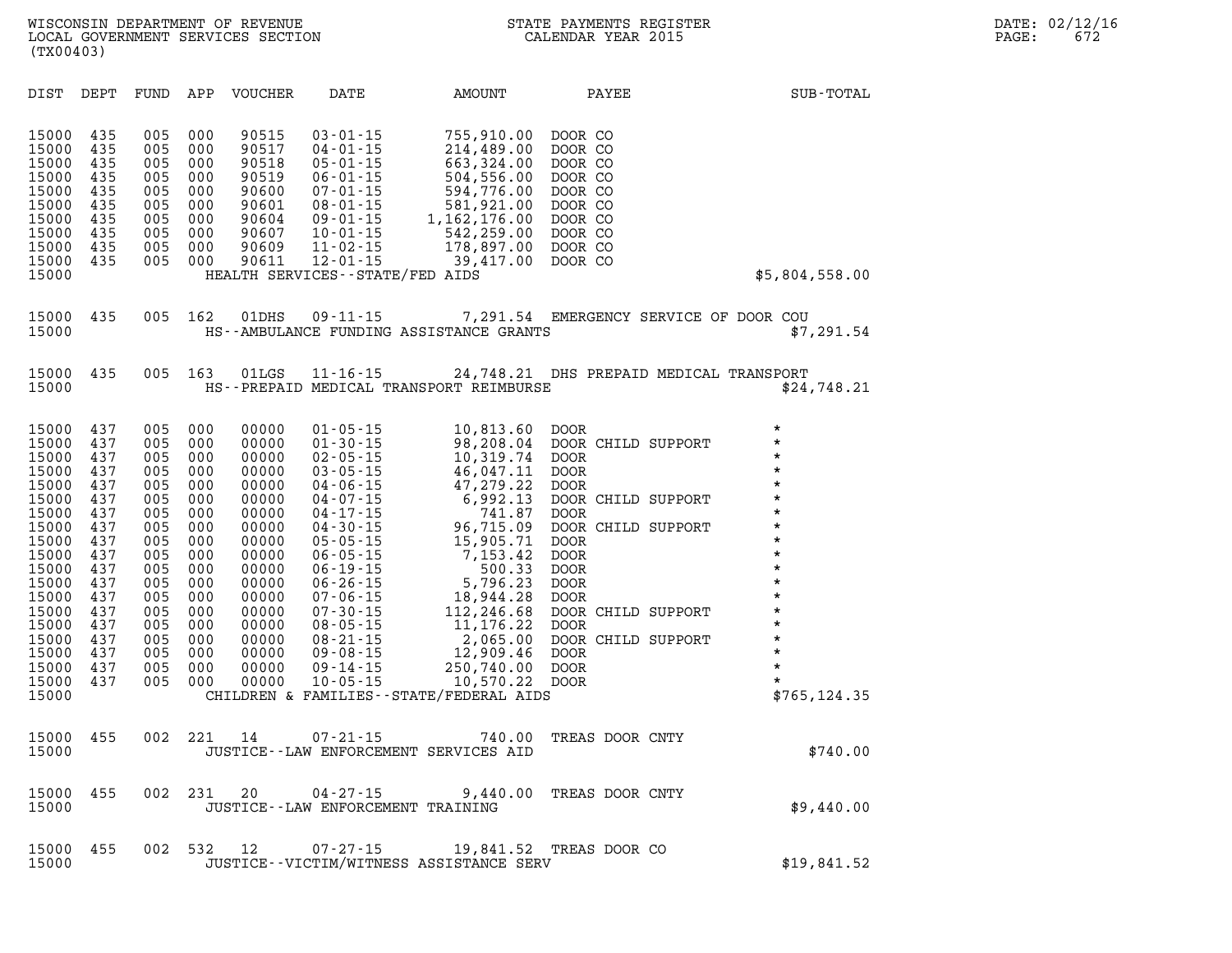| WISCONSIN DEPARTMENT OF REVENUE<br>LOCAL GOVERNMENT SERVICES SECTION<br>(TX00403)      |                                                                    |                                                                        |                                                             |                                                                                        |                                                                                                                                                                                  | STATE PAYMENTS REGISTER<br>CALENDAR YEAR 2015                                                                     |                                                                                                                                                                        |             | DATE: 02/12/16<br>673<br>PAGE: |
|----------------------------------------------------------------------------------------|--------------------------------------------------------------------|------------------------------------------------------------------------|-------------------------------------------------------------|----------------------------------------------------------------------------------------|----------------------------------------------------------------------------------------------------------------------------------------------------------------------------------|-------------------------------------------------------------------------------------------------------------------|------------------------------------------------------------------------------------------------------------------------------------------------------------------------|-------------|--------------------------------|
| DIST DEPT                                                                              |                                                                    |                                                                        |                                                             | FUND APP VOUCHER                                                                       | DATE                                                                                                                                                                             | AMOUNT                                                                                                            | PAYEE                                                                                                                                                                  | SUB-TOTAL   |                                |
| 15000 455<br>15000                                                                     |                                                                    |                                                                        | 002 539                                                     | 03                                                                                     | $03 - 09 - 15$<br>JUSTICE - - VICTIM/WITNESS SERVICES                                                                                                                            | 20,564.00                                                                                                         | TREAS DOOR CO                                                                                                                                                          | \$20,564.00 |                                |
| 15000<br>15000                                                                         | 465                                                                | 002 308                                                                |                                                             | 00079                                                                                  | 08-12-15 1,600.00 TREAS DOOR CO<br>MILITARY AFFAIRS-EMER MGMT-RESPONSE EOMT                                                                                                      |                                                                                                                   |                                                                                                                                                                        | \$1,600.00  |                                |
| 15000<br>15000                                                                         | 465                                                                |                                                                        | 002 337                                                     | 01332                                                                                  | $06 - 24 - 15$<br>MILITARY AFFAIRS-EMERGENCY MGMT PLANNING                                                                                                                       |                                                                                                                   | 7,223.50 TREAS DOOR CO                                                                                                                                                 | \$7,223.50  |                                |
| 15000<br>15000<br>15000 465<br>15000                                                   | 465<br>465                                                         | 002 342<br>002 342<br>002 342                                          |                                                             | 00016<br>00896<br>01404                                                                | $08 - 13 - 15$<br>$01 - 15 - 15$<br>$06 - 25 - 15$<br>MILITARY AFFAIRS-EMERGENCY MGMT-FED FUND                                                                                   | 9,959.35<br>15,614.20 TREAS DOOR CO<br>15,613.25 TREAS DOOR CO                                                    | TREAS DOOR CO<br>TREAS DOOR CO                                                                                                                                         | \$41,186.80 |                                |
| 15000<br>15000                                                                         | 465                                                                | 072 364                                                                |                                                             | 00979                                                                                  | $01 - 20 - 15$<br>MILITARY AFFAIRS-EMER MGMT-PLANNING AID                                                                                                                        |                                                                                                                   | 6,837.00 TREAS DOOR CO                                                                                                                                                 | \$6,837.00  |                                |
| 15000<br>15000                                                                         | 485                                                                | 002 127                                                                |                                                             | 06015                                                                                  | $06 - 12 - 15$<br>VETERANS AFFAIRS GRANTS                                                                                                                                        |                                                                                                                   | 1,000.00 TREAS DOOR CO                                                                                                                                                 | \$1,000.00  |                                |
| 15000<br>15000                                                                         | 485                                                                | 082 267                                                                |                                                             | 06015                                                                                  | $06 - 12 - 15$<br>VETERANS AFFAIRS -- GRANTS TO COUNTIES                                                                                                                         | 4,500.00                                                                                                          | TREAS DOOR CO                                                                                                                                                          | \$4,500.00  |                                |
| 15000<br>15000                                                                         | 485                                                                | 082                                                                    | 280                                                         | 02990                                                                                  | $01 - 02 - 15$<br>VETERANS AFFAIRS - - GRANTS                                                                                                                                    |                                                                                                                   | 1,453.92 TREAS DOOR CO                                                                                                                                                 | \$1,453.92  |                                |
| 15000<br>15000                                                                         | 485                                                                | 083                                                                    | 370                                                         | 06015                                                                                  | $06 - 12 - 15$<br>VETERANS AFFAIRS -- GRANTS TO COUNTIES                                                                                                                         | 4,500.00                                                                                                          | TREAS DOOR CO                                                                                                                                                          | \$4,500.00  |                                |
| 15000<br>15000<br>15000                                                                | 505<br>505                                                         | 002 142<br>002 142                                                     |                                                             | 05738<br>09054                                                                         | $02 - 17 - 15$<br>$06 - 18 - 15$<br>DOA--FEDERAL ENERGY GRANTS                                                                                                                   | 3,196.34<br>1,803.66                                                                                              | TREAS DOOR CO<br>TREAS DOOR CO                                                                                                                                         | \$5,000.00  |                                |
| 15000<br>15000<br>15000<br>15000<br>15000<br>15000<br>15000<br>15000<br>15000<br>15000 | 505<br>505<br>505<br>505<br>505<br>505<br>505<br>505<br>505<br>505 | 002<br>002<br>002<br>002<br>002<br>002<br>002<br>002<br>002<br>002 155 | 155<br>155<br>155<br>155<br>155<br>155<br>155<br>155<br>155 | 60026<br>60480<br>60480<br>60520<br>60520<br>60562<br>60562<br>60591<br>60591<br>60625 | $08 - 06 - 15$<br>$02 - 10 - 15$<br>$02 - 10 - 15$<br>$02 - 24 - 15$<br>$02 - 24 - 15$<br>$03 - 10 - 15$<br>$03 - 10 - 15$<br>$03 - 24 - 15$<br>$03 - 24 - 15$<br>$04 - 07 - 15$ | 21.23<br>1,858.95<br>4,978.91<br>3,343.30<br>3,377.43<br>4,010.80<br>4,623.36<br>4,133.34<br>2,786.84<br>2,494.04 | TREAS DOOR CO<br>TREAS DOOR CO<br>TREAS DOOR CO<br>TREAS DOOR CO<br>TREAS DOOR CO<br>TREAS DOOR CO<br>TREAS DOOR CO<br>TREAS DOOR CO<br>TREAS DOOR CO<br>TREAS DOOR CO |             |                                |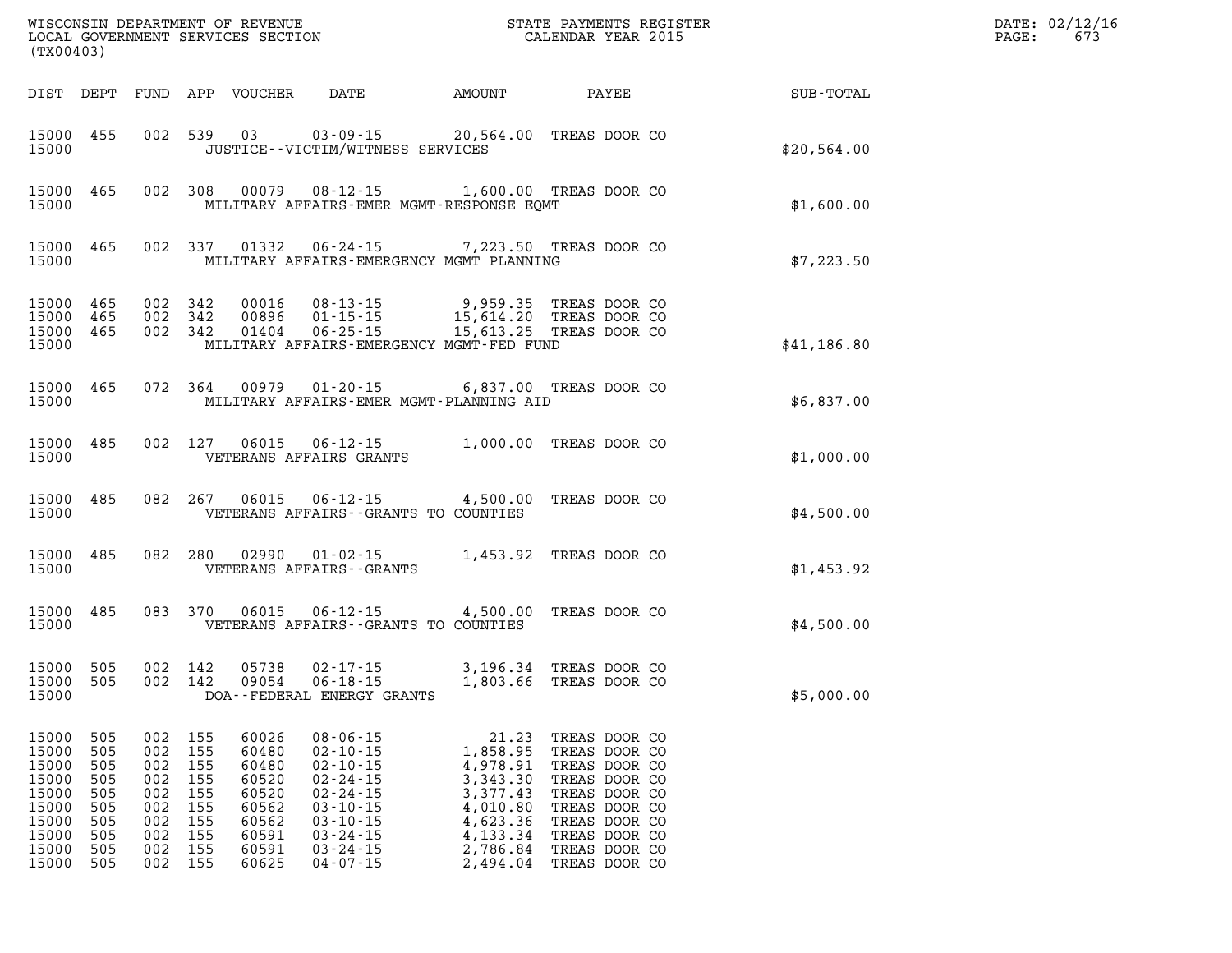| DIST<br>DEPT                                                                                                                                                                                                                                                                                          | FUND<br>APP                                                                                                                                                                                                                                              | VOUCHER                                                                                                                                                                                     | DATE                                                                                                                                                                                                                                                                                                                             | AMOUNT                                                                                                                                                                                                  | PAYEE                                                                                                                                                                                                                                                                                                          | SUB-TOTAL       |
|-------------------------------------------------------------------------------------------------------------------------------------------------------------------------------------------------------------------------------------------------------------------------------------------------------|----------------------------------------------------------------------------------------------------------------------------------------------------------------------------------------------------------------------------------------------------------|---------------------------------------------------------------------------------------------------------------------------------------------------------------------------------------------|----------------------------------------------------------------------------------------------------------------------------------------------------------------------------------------------------------------------------------------------------------------------------------------------------------------------------------|---------------------------------------------------------------------------------------------------------------------------------------------------------------------------------------------------------|----------------------------------------------------------------------------------------------------------------------------------------------------------------------------------------------------------------------------------------------------------------------------------------------------------------|-----------------|
| 15000<br>505<br>15000<br>505<br>15000<br>505<br>15000<br>505<br>15000                                                                                                                                                                                                                                 | 002<br>155<br>002<br>155<br>002<br>155<br>002<br>155                                                                                                                                                                                                     | 60625<br>60702<br>60779<br>60860                                                                                                                                                            | $04 - 07 - 15$<br>$05 - 21 - 15$<br>$06 - 08 - 15$<br>$07 - 07 - 15$<br>DOA-HOUSING ASSISTANCE-FEDERAL FUNDS                                                                                                                                                                                                                     | 1,366.65<br>2,716.86<br>1,933.39<br>1,111.71                                                                                                                                                            | TREAS DOOR CO<br>TREAS DOOR CO<br>TREAS DOOR CO<br>TREAS DOOR CO                                                                                                                                                                                                                                               | \$38,756.81     |
| 15000<br>505<br>505<br>15000<br>15000<br>505<br>15000<br>505<br>15000<br>505<br>15000<br>505<br>15000<br>505<br>15000<br>505<br>15000<br>505<br>15000<br>505<br>15000<br>505<br>15000<br>505<br>15000<br>505<br>505<br>15000<br>15000<br>505<br>15000<br>505<br>15000<br>505<br>15000<br>505<br>15000 | 035<br>371<br>035<br>371<br>035<br>371<br>035<br>371<br>035<br>371<br>035<br>371<br>371<br>035<br>035<br>371<br>371<br>035<br>035<br>371<br>035<br>371<br>035<br>371<br>371<br>035<br>035<br>371<br>371<br>035<br>035<br>371<br>035<br>371<br>035<br>371 | 60026<br>60026<br>60095<br>60095<br>60480<br>60520<br>60562<br>60591<br>60591<br>60625<br>60625<br>60702<br>60702<br>60702<br>60779<br>60779<br>60860<br>60860<br>DOA--PUBLIC BENEFITS FUND | $08 - 06 - 15$<br>$08 - 06 - 15$<br>$09 - 09 - 15$<br>$09 - 09 - 15$<br>$02 - 10 - 15$<br>$02 - 24 - 15$<br>$03 - 10 - 15$<br>$03 - 24 - 15$<br>$03 - 24 - 15$<br>$04 - 07 - 15$<br>$04 - 07 - 15$<br>$05 - 21 - 15$<br>$05 - 21 - 15$<br>$05 - 21 - 15$<br>$06 - 08 - 15$<br>$06 - 08 - 15$<br>$07 - 07 - 15$<br>$07 - 07 - 15$ | 976.69<br>461.76<br>89.74<br>2,245.17<br>1,963.38<br>1,963.38<br>562.43<br>738.91<br>1,020.34<br>591.59<br>5,018.29<br>223.61<br>2,677.31<br>515.37<br>650.82<br>786.83<br>1,734.13<br>259.54<br>917.59 | TREAS DOOR CO<br>TREAS DOOR CO<br>TREAS DOOR CO<br>TREAS DOOR CO<br>TREAS DOOR CO<br>TREAS DOOR CO<br>TREAS DOOR CO<br>TREAS DOOR CO<br>TREAS DOOR CO<br>TREAS DOOR CO<br>TREAS DOOR CO<br>TREAS DOOR CO<br>TREAS DOOR CO<br>TREAS DOOR CO<br>TREAS DOOR CO<br>TREAS DOOR CO<br>TREAS DOOR CO<br>TREAS DOOR CO | \$21,433.50     |
| 15000<br>505<br>15000<br>505<br>15000                                                                                                                                                                                                                                                                 | 089<br>166<br>089<br>166                                                                                                                                                                                                                                 | 00238<br>04910<br>DOA--LAND INFORMATION FUND                                                                                                                                                | $07 - 30 - 15$<br>$01 - 21 - 15$                                                                                                                                                                                                                                                                                                 | 35,200.00<br>1,000.00                                                                                                                                                                                   | TREAS DOOR CNTY<br>TREAS DOOR CNTY                                                                                                                                                                                                                                                                             | \$36, 200.00    |
| 15000<br>835<br>15000                                                                                                                                                                                                                                                                                 | 002<br>105                                                                                                                                                                                                                                               | 43347                                                                                                                                                                                       | $07 - 27 - 15$<br>REVENUE - - STATE SHARED REVENUES                                                                                                                                                                                                                                                                              | 17,320.00                                                                                                                                                                                               | TREAS DOOR CO                                                                                                                                                                                                                                                                                                  | \$17,320.00     |
| 15000<br>835<br>15000                                                                                                                                                                                                                                                                                 | 109<br>002                                                                                                                                                                                                                                               | 01015                                                                                                                                                                                       | $07 - 27 - 15$<br>REVENUE - - EXEMPT COMPUTER AID                                                                                                                                                                                                                                                                                |                                                                                                                                                                                                         | 17,518.00 TREAS DOOR CO                                                                                                                                                                                                                                                                                        | \$17,518.00     |
| 15000<br>835<br>15000<br>835<br>15000                                                                                                                                                                                                                                                                 | 002<br>302<br>302<br>002                                                                                                                                                                                                                                 | 10024<br>11024                                                                                                                                                                              | $07 - 27 - 15$<br>$07 - 27 - 15$<br>REVENUE-FIRST DOLLAR/SCHOOL LEVY CREDITS                                                                                                                                                                                                                                                     | 983,175.03                                                                                                                                                                                              | 5,624,437.38 TREAS DOOR CO<br>TREAS DOOR CO                                                                                                                                                                                                                                                                    | \$6,607,612.41  |
| 835<br>15000<br>15000                                                                                                                                                                                                                                                                                 | 021<br>363                                                                                                                                                                                                                                               | 37163<br>REVENUE--LOTTERY CREDIT -                                                                                                                                                          | $03 - 23 - 15$                                                                                                                                                                                                                                                                                                                   |                                                                                                                                                                                                         | 726,726.84 TREAS DOOR CO                                                                                                                                                                                                                                                                                       | \$726, 726.84   |
| 15000                                                                                                                                                                                                                                                                                                 |                                                                                                                                                                                                                                                          |                                                                                                                                                                                             | DISTRICT TOTAL APPROPRIATIONS                                                                                                                                                                                                                                                                                                    |                                                                                                                                                                                                         |                                                                                                                                                                                                                                                                                                                | \$16,387,075.99 |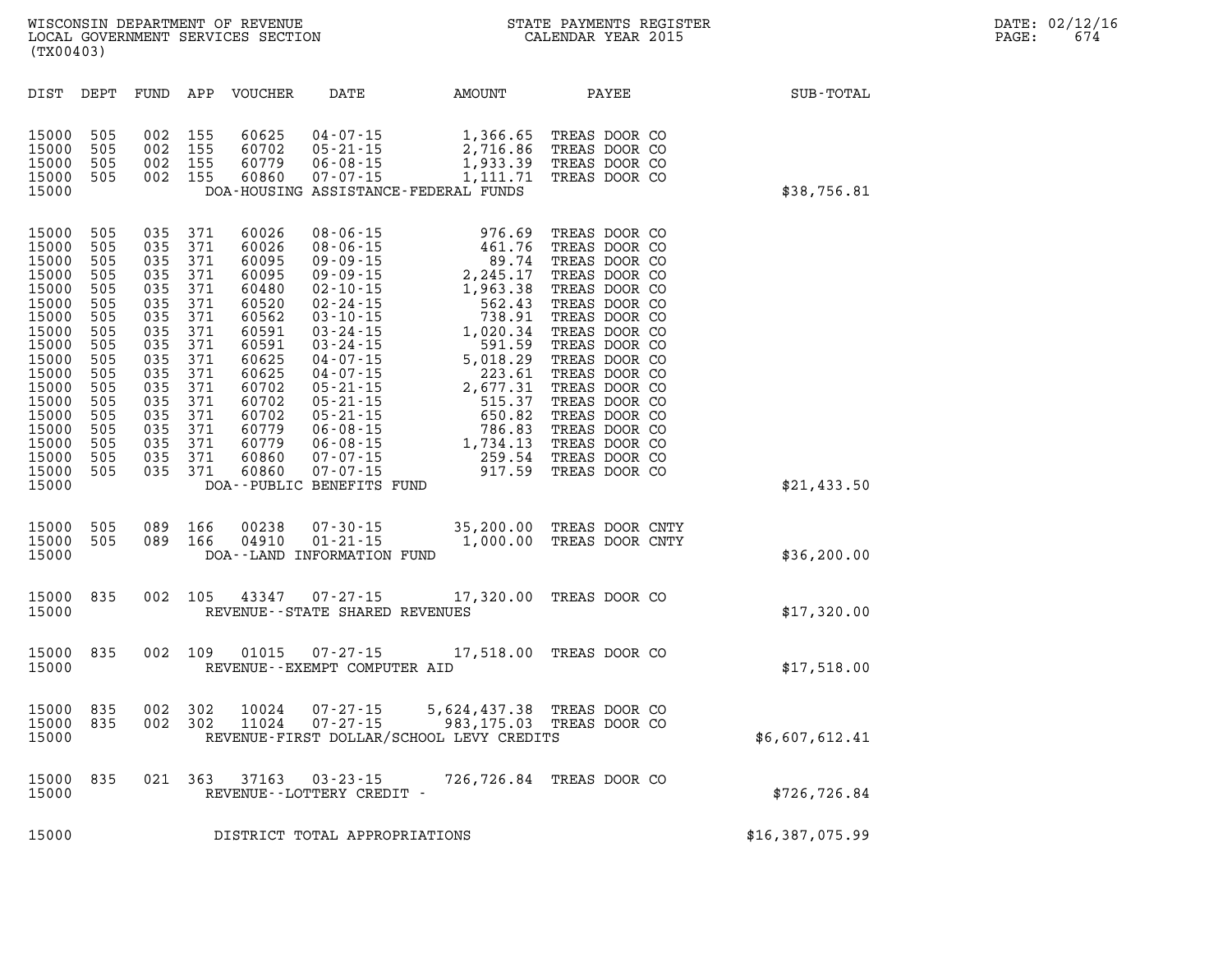| (TX00403)                                                      |                  |                                                     |       |                                                                |                                             | WISCONSIN DEPARTMENT OF REVENUE<br>LOCAL GOVERNMENT SERVICES SECTION FOR THE STATE PAYMENTS REGISTER<br>(TWO 1403)                                                                                                                        |              | DATE: 02/12/16<br>$\mathtt{PAGE:}$<br>675 |
|----------------------------------------------------------------|------------------|-----------------------------------------------------|-------|----------------------------------------------------------------|---------------------------------------------|-------------------------------------------------------------------------------------------------------------------------------------------------------------------------------------------------------------------------------------------|--------------|-------------------------------------------|
|                                                                |                  |                                                     |       |                                                                |                                             | DIST DEPT FUND APP VOUCHER DATE AMOUNT PAYEE PATE SUB-TOTAL                                                                                                                                                                               |              |                                           |
| 15002 165<br>15002                                             |                  | 002 225                                             |       |                                                                | SAFETY/PROF SERV--FIRE INSURANCE DUES       | 00414  06-25-15  12,971.57  TREAS TN BAILEYS HARBOR                                                                                                                                                                                       | \$12,971.57  |                                           |
| 15002 370<br>15002                                             |                  |                                                     |       |                                                                | NAT RESOURCES-SEVERANCE/YIELD/WITHDRAWAL    | 000 001 01DNR 04-09-15 420.66 TREAS TOWN BAILEYS HARBOR                                                                                                                                                                                   | \$420.66     |                                           |
| 15002 370                                                      |                  | 002 503                                             |       |                                                                |                                             |                                                                                                                                                                                                                                           |              |                                           |
| 15002 370                                                      |                  | 002 503                                             |       |                                                                |                                             | 17422  01-12-15  56,658.16  TREAS TN BAILEYS HARBOR<br>17422  01-12-15  10,870.54  TREAS TN BAILEYS HARBOR<br>18077  01-30-15  56,658.16  TREAS TN BAILEYS HARBOR<br>18077  01-30-15  10,870.54  TREAS TN BAILEYS HARBOR                  |              |                                           |
| 15002 370<br>15002 370                                         |                  | 002 503<br>002 503                                  |       |                                                                |                                             |                                                                                                                                                                                                                                           |              |                                           |
| 15002                                                          |                  |                                                     |       |                                                                | NAT RESOURCES--AIDS IN LIEU OF TAXES        |                                                                                                                                                                                                                                           | \$135,057.40 |                                           |
| 15002 370<br>15002                                             |                  | 012 545                                             |       |                                                                | NAT RESOURCES--FIRE SUPRESSION GRANTS       | 02310  04-14-15  634.84  TREAS TN BAILEYS HARBOR                                                                                                                                                                                          | \$634.84     |                                           |
| 15002 370<br>15002                                             |                  | 012 571                                             |       |                                                                | NAT RESOURCES - - FOREST CROP/MFL/CO FOREST |                                                                                                                                                                                                                                           | \$190.01     |                                           |
| 15002 370<br>15002 370<br>15002<br>15002<br>15002 370<br>15002 | 370<br>370       | 012 579<br>012 579<br>012 579<br>012 579<br>012 579 |       |                                                                | NAT RESOURCES--AIDS IN LIEU OF TAXES        | 20160 04-03-15 9.68 TREAS TN BAILEYS HARBOR<br>20160 04-03-15 1,109.22 TREAS TN BAILEYS HARBOR<br>20160 04-03-15 96.80 TREAS TN BAILEYS HARBOR<br>20160 04-03-15 859.73 TREAS TN BAILEYS HARBOR<br>20160 04-03-15 208.33 TREAS TN BAILEYS | \$2,283.76   |                                           |
| 15002 395<br>15002 395<br>15002<br>15002                       | 395<br>15002 395 | 011 191<br>011 191<br>011 191<br>011 191            |       |                                                                | TRANSPORTATION--GENERAL TRANSP AIDS-GTA     | 38417  01-05-15  21,997.98  TOWN OF BAILEYS HARBOR<br>46417  04-06-15  21,997.98  TOWN OF BAILEYS HARBOR<br>54417  07-06-15  21,997.98  TOWN OF BAILEYS HARBOR<br>66417  10-05-15  21,997.98  TOWN OF BAILEYS HARBOR                      | \$87,991.92  |                                           |
| 15002 455<br>15002                                             |                  |                                                     |       | 002 231 04804 03-09-15<br>JUSTICE - - LAW ENFORCEMENT TRAINING |                                             | 160.00 TREAS TN BAILEYS HARBOR                                                                                                                                                                                                            | \$160.00     |                                           |
| 15002 835<br>15002                                             |                  | 002 105                                             | 43329 | $07 - 27 - 15$<br>REVENUE--STATE SHARED REVENUES               |                                             | 1,623.68 TREAS TN BAILEYS HARBOR                                                                                                                                                                                                          | \$1,623.68   |                                           |
| 15002 835<br>15002                                             |                  | 002 109                                             | 02394 | 07-27-15<br>REVENUE--EXEMPT COMPUTER AID                       |                                             | 149.00 TREAS TN BAILEYS HARBOR                                                                                                                                                                                                            | \$149.00     |                                           |
| 15002                                                          |                  |                                                     |       | DISTRICT TOTAL APPROPRIATIONS                                  |                                             |                                                                                                                                                                                                                                           | \$241,482.84 |                                           |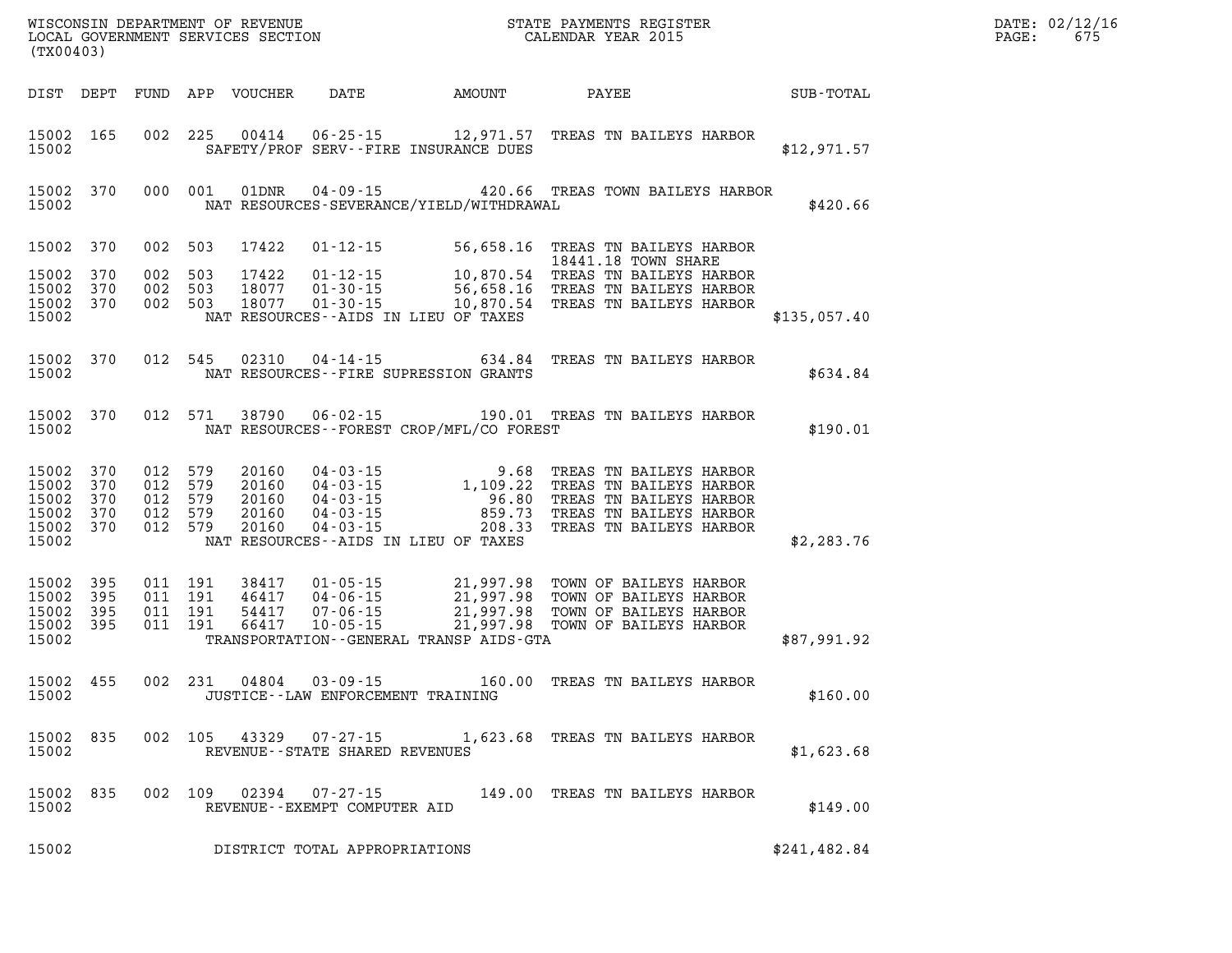| (TX00403)                                 |                          |                          |                          | WISCONSIN DEPARTMENT OF REVENUE<br>LOCAL GOVERNMENT SERVICES SECTION |                                                     |                                                                                             | STATE PAYMENTS REGISTER<br>CALENDAR YEAR 2015                                |              |
|-------------------------------------------|--------------------------|--------------------------|--------------------------|----------------------------------------------------------------------|-----------------------------------------------------|---------------------------------------------------------------------------------------------|------------------------------------------------------------------------------|--------------|
| DIST                                      | DEPT                     | FUND                     | APP                      | VOUCHER                                                              | DATE                                                | AMOUNT                                                                                      | PAYEE                                                                        | SUB-TOTAL    |
| 15004<br>15004                            | 165                      | 002                      | 225                      | 00415                                                                | $06 - 25 - 15$                                      | 3,118.77<br>SAFETY/PROF SERV--FIRE INSURANCE DUES                                           | TREAS TN BRUSSELS                                                            | \$3,118.77   |
| 15004<br>15004                            | 370                      | 000                      | 001                      | 01DNR                                                                |                                                     | $04 - 09 - 15$ 326.59<br>NAT RESOURCES-SEVERANCE/YIELD/WITHDRAWAL                           | TREAS TOWN BRUSSELS                                                          | \$326.59     |
| 15004<br>15004                            | 370                      | 012                      | 571                      | 38791                                                                | $06 - 02 - 15$                                      | NAT RESOURCES - - FOREST CROP/MFL/CO FOREST                                                 | 354.43 TREAS TN BRUSSELS                                                     | \$354.43     |
| 15004<br>15004<br>15004<br>15004<br>15004 | 395<br>395<br>395<br>395 | 011<br>011<br>011<br>011 | 191<br>191<br>191<br>191 | 38418<br>46418<br>54418<br>66418                                     | 01-05-15<br>$04 - 06 - 15$<br>07-06-15<br>10-05-15  | 28,675.54<br>28,675.54<br>28,675.54<br>28,675.56<br>TRANSPORTATION--GENERAL TRANSP AIDS-GTA | TOWN OF BRUSSELS<br>TOWN OF BRUSSELS<br>TOWN OF BRUSSELS<br>TOWN OF BRUSSELS | \$114,702.18 |
| 15004<br>15004                            | 835                      | 002                      | 105                      | 43330                                                                | $07 - 27 - 15$<br>REVENUE - - STATE SHARED REVENUES | 4,783.07                                                                                    | TREAS TN BRUSSELS                                                            | \$4.783.07   |
| 15004<br>15004                            | 835                      | 002                      | 109                      | 02395                                                                | $07 - 27 - 15$<br>REVENUE - - EXEMPT COMPUTER AID   | 133.00                                                                                      | TREAS TN BRUSSELS                                                            | \$133.00     |
| 15004                                     |                          |                          |                          |                                                                      | DISTRICT TOTAL APPROPRIATIONS                       |                                                                                             |                                                                              | \$123,418.04 |

**LOCAL GOVERNIT SERVICE: 676**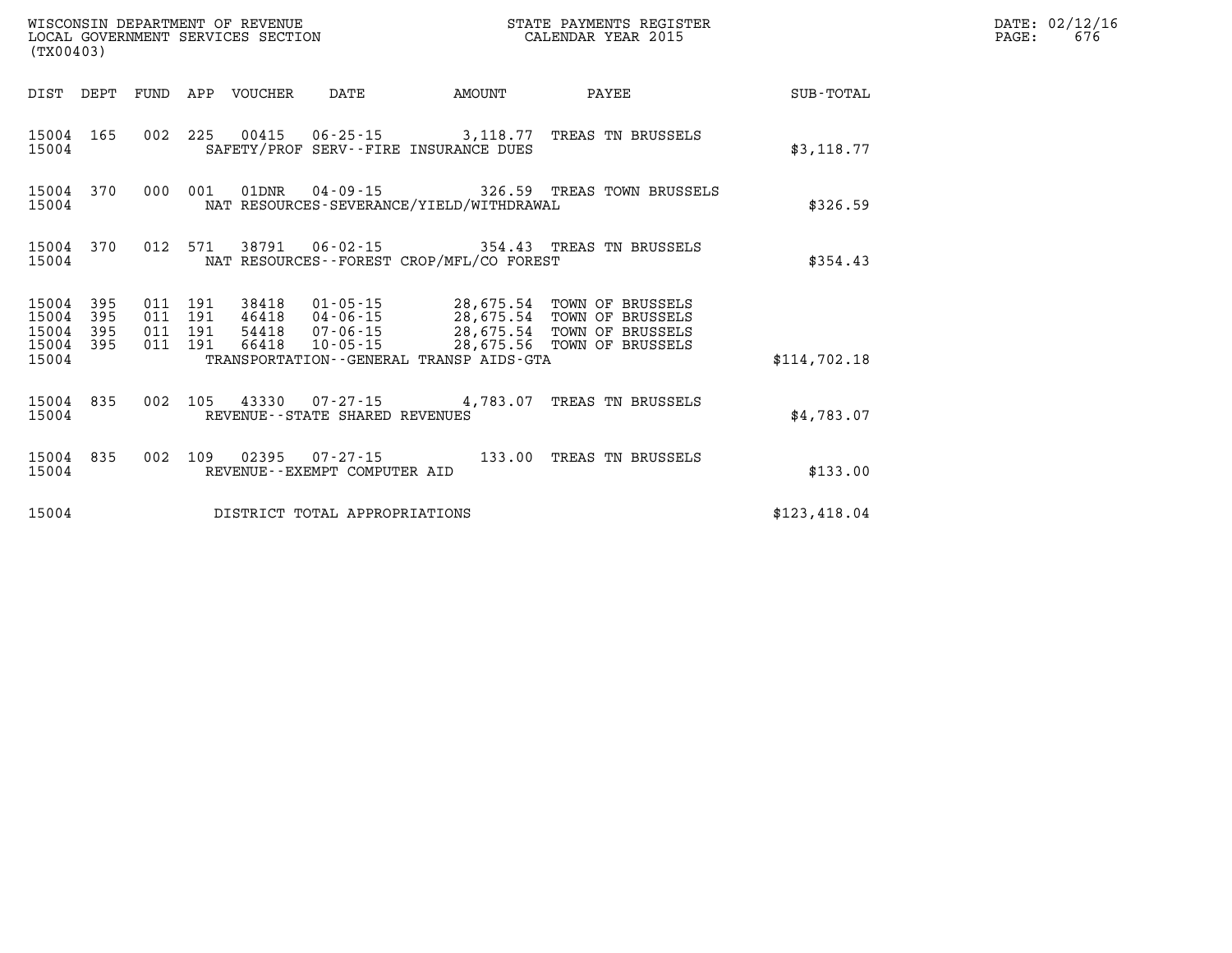| (TX00403)                   |            |                               |                                 | WISCONSIN DEPARTMENT OF REVENUE<br>LOCAL GOVERNMENT SERVICES SECTION |                                              | STATE PAYMENTS REGISTER<br>CALENDAR YEAR 2015                                                                                                      |             | DATE: 02/12/16<br>PAGE:<br>677 |
|-----------------------------|------------|-------------------------------|---------------------------------|----------------------------------------------------------------------|----------------------------------------------|----------------------------------------------------------------------------------------------------------------------------------------------------|-------------|--------------------------------|
|                             |            |                               | DIST DEPT FUND APP VOUCHER DATE |                                                                      | AMOUNT                                       | PAYEE                                                                                                                                              | SUB-TOTAL   |                                |
| 15006 165<br>15006          |            |                               |                                 |                                                                      | SAFETY/PROF SERV--FIRE INSURANCE DUES        | 002 225 00416 06-25-15 1,951.93 TREAS TN CLAY BANKS                                                                                                | \$1,951.93  |                                |
| 15006 370<br>15006          |            | 000 001                       |                                 |                                                                      | NAT RESOURCES-SEVERANCE/YIELD/WITHDRAWAL     | 05DNR  09-28-15  6.91 TREAS TOWN CLAY BANKS                                                                                                        | \$6.91      |                                |
| 15006                       | 15006 370  | 012 571                       |                                 |                                                                      | NAT RESOURCES - - FOREST CROP/MFL/CO FOREST  |                                                                                                                                                    | \$105.80    |                                |
| 15006 395<br>15006<br>15006 | 395<br>395 | 011 191<br>011 191<br>011 191 |                                 |                                                                      |                                              | 38419  01-05-15  14,604.76  TOWN OF CLAY BANKS<br>46419  04-06-15  14,604.76  TOWN OF CLAY BANKS<br>54419  07-06-15  14,604.76  TOWN OF CLAY BANKS |             |                                |
| 15006 395<br>15006          |            | 011 191                       |                                 |                                                                      | TRANSPORTATION - - GENERAL TRANSP AIDS - GTA | 66419  10-05-15  14,604.78  TOWN OF CLAY BANKS                                                                                                     | \$58,419.06 |                                |
| 15006 835<br>15006          |            |                               |                                 | REVENUE - - STATE SHARED REVENUES                                    |                                              | 002 105 43331 07-27-15 840.27 TREAS TN CLAY BANKS                                                                                                  | \$840.27    |                                |
| 15006                       | 15006 835  |                               |                                 | REVENUE--EXEMPT COMPUTER AID                                         |                                              | 002 109 02396 07-27-15 21.00 TREAS TN CLAY BANKS                                                                                                   | \$21.00     |                                |
| 15006                       |            |                               |                                 | DISTRICT TOTAL APPROPRIATIONS                                        |                                              |                                                                                                                                                    | \$61,344.97 |                                |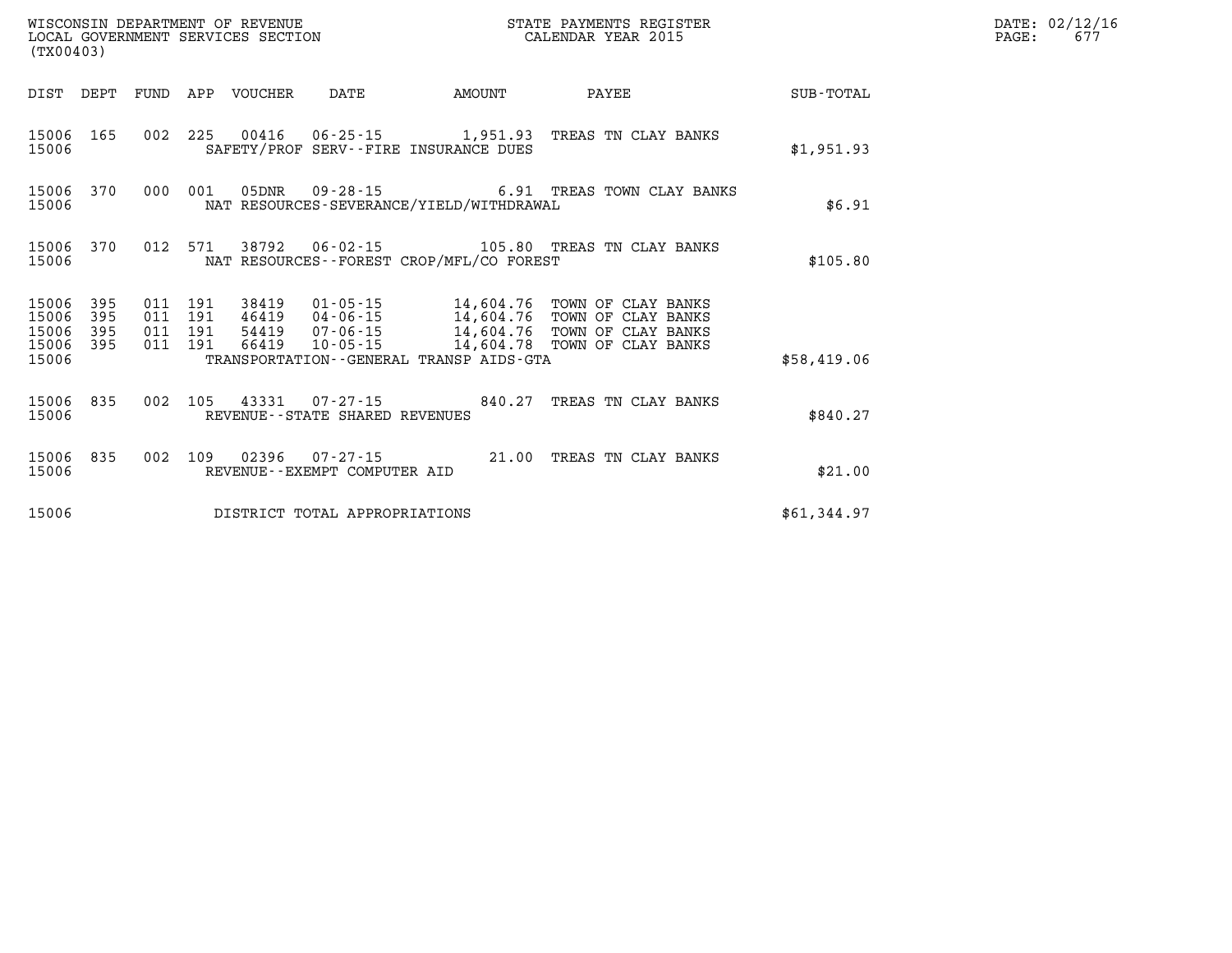| (TX00403)                                 |                          |                          |                          | WISCONSIN DEPARTMENT OF REVENUE<br>LOCAL GOVERNMENT SERVICES SECTION |                                                    |                                                                                                  | STATE PAYMENTS REGISTER<br>CALENDAR YEAR 2015                                        |                  |  |  |
|-------------------------------------------|--------------------------|--------------------------|--------------------------|----------------------------------------------------------------------|----------------------------------------------------|--------------------------------------------------------------------------------------------------|--------------------------------------------------------------------------------------|------------------|--|--|
| DIST                                      | DEPT                     | FUND                     | APP                      | VOUCHER                                                              | DATE                                               | AMOUNT                                                                                           | PAYEE                                                                                | <b>SUB-TOTAL</b> |  |  |
| 15008<br>15008                            | 165                      | 002                      | 225                      |                                                                      |                                                    | 00417  06-25-15  16,073.29<br>SAFETY/PROF SERV--FIRE INSURANCE DUES                              | TREAS TN EGG HARBOR                                                                  | \$16,073.29      |  |  |
| 15008<br>15008                            | 370                      | 000                      | 001                      | 05DNR                                                                | 09 - 28 - 15                                       | NAT RESOURCES-SEVERANCE/YIELD/WITHDRAWAL                                                         | 1,089.71 TREAS TOWN EGG HARBOR                                                       | \$1,089.71       |  |  |
| 15008<br>15008                            | 370                      | 012                      | 571                      |                                                                      |                                                    | NAT RESOURCES - - FOREST CROP/MFL/CO FOREST                                                      | 38793  06-02-15  434.12  TREAS TN EGG HARBOR                                         | \$434.12         |  |  |
| 15008<br>15008<br>15008<br>15008<br>15008 | 395<br>395<br>395<br>395 | 011<br>011<br>011<br>011 | 191<br>191<br>191<br>191 | 38420<br>46420<br>54420<br>66420                                     | 01-05-15<br>$04 - 06 - 15$<br>07-06-15<br>10-05-15 | 31,125.27<br>31,125.27<br>31,125.27<br>31,125.27<br>TRANSPORTATION - - GENERAL TRANSP AIDS - GTA | TOWN OF EGG HARBOR<br>TOWN OF EGG HARBOR<br>TOWN OF EGG HARBOR<br>TOWN OF EGG HARBOR | \$124,501.08     |  |  |
| 15008<br>15008                            | 835                      | 002                      | 105                      | 43332                                                                | REVENUE - - STATE SHARED REVENUES                  | 07-27-15 2,120.07                                                                                | TREAS TN EGG HARBOR                                                                  | \$2,120.07       |  |  |
| 15008<br>15008                            | 835                      | 002                      | 109                      |                                                                      | REVENUE--EXEMPT COMPUTER AID                       | 128.00                                                                                           | TREAS TN EGG HARBOR                                                                  | \$128.00         |  |  |
| 15008<br>15008                            | 835                      | 021                      | 363                      | 35592                                                                | $03 - 23 - 15$<br>REVENUE - - LOTTERY CREDIT -     | 1,608.67                                                                                         | TREAS TN EGG HARBOR                                                                  | \$1,608.67       |  |  |
| 15008                                     |                          |                          |                          |                                                                      | DISTRICT TOTAL APPROPRIATIONS                      |                                                                                                  |                                                                                      | \$145.954.94     |  |  |

**LOCAL GOVERNIT SERVICE: 678**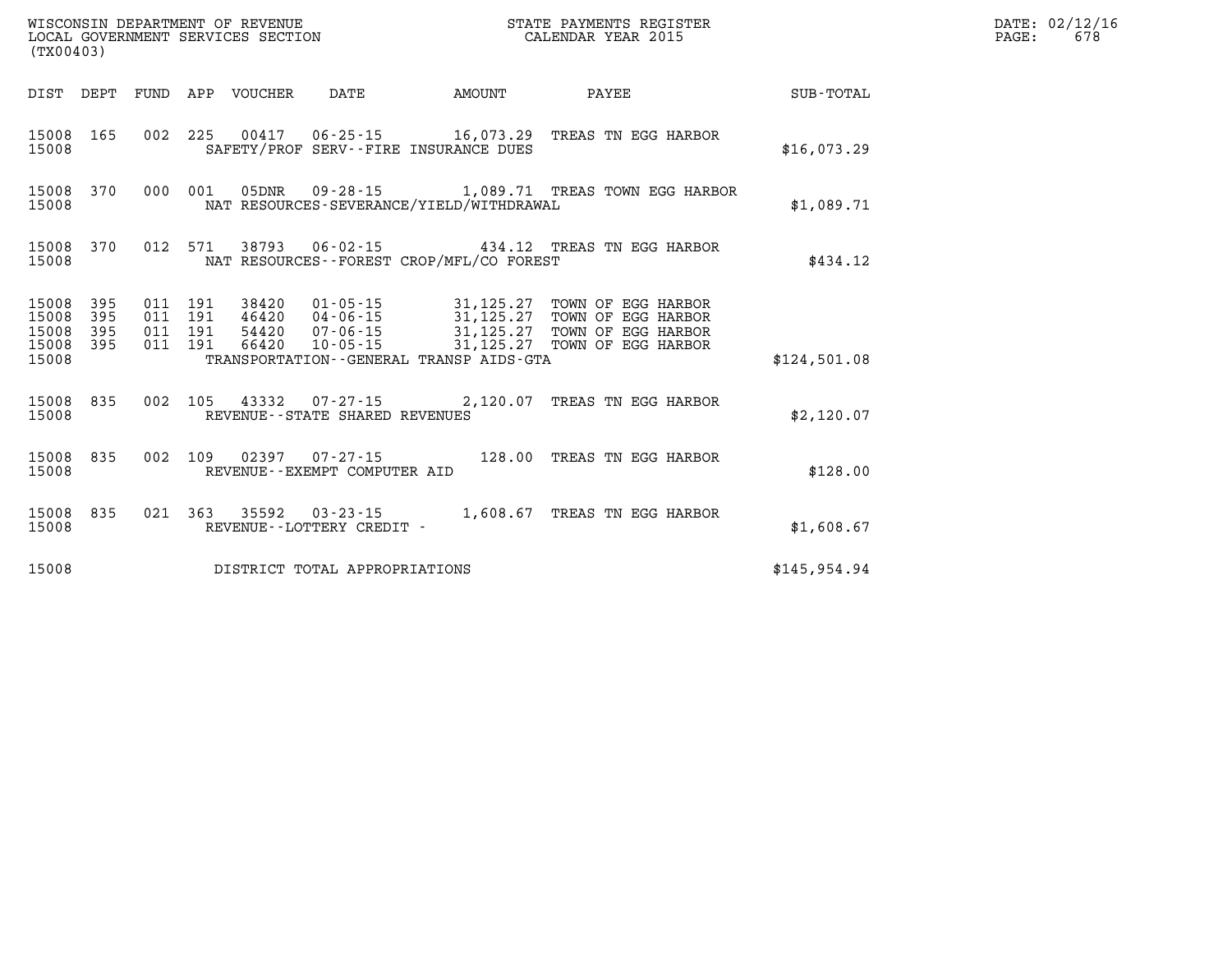|                         | WISCONSIN DEPARTMENT OF REVENUE<br>STATE PAYMENTS REGISTER<br>LOCAL GOVERNMENT SERVICES SECTION<br>CALENDAR YEAR 2015<br>(TX00403) |            |                              |                                                     |                                                                      |                                            |                  |  |
|-------------------------|------------------------------------------------------------------------------------------------------------------------------------|------------|------------------------------|-----------------------------------------------------|----------------------------------------------------------------------|--------------------------------------------|------------------|--|
| DIST                    | DEPT                                                                                                                               | FUND       | APP<br>VOUCHER               | DATE                                                | <b>EXAMPLE THE AMOUNT</b>                                            | PAYEE                                      | <b>SUB-TOTAL</b> |  |
| 15010<br>15010          | 165                                                                                                                                | 002        | 225                          |                                                     | 00418  06-25-15  3,299.58<br>SAFETY/PROF SERV--FIRE INSURANCE DUES   | TREAS TN FORESTVILLE                       | \$3,299.58       |  |
| 15010<br>15010          | 370                                                                                                                                | 000        | 001<br>05DNR                 | $09 - 28 - 15$                                      | NAT RESOURCES-SEVERANCE/YIELD/WITHDRAWAL                             | 60.52 TREAS TOWN FORESTVILLE               | \$60.52          |  |
| 15010<br>15010          | 370                                                                                                                                | 012        | 571<br>38794                 | $06 - 02 - 15$                                      | NAT RESOURCES - - FOREST CROP/MFL/CO FOREST                          | 224.92 TREAS TN FORESTVILLE                | \$224.92         |  |
| 15010<br>15010          | 370                                                                                                                                | 012        | 579<br>20161                 |                                                     | $04 - 03 - 15$ 52.18<br>NAT RESOURCES -- AIDS IN LIEU OF TAXES       | TREAS TN FORESTVILLE                       | \$52.18          |  |
| 15010<br>15010          | 395<br>395                                                                                                                         | 011<br>011 | 191<br>38421<br>191<br>46421 | $01 - 05 - 15$                                      | 25,097.29<br>25,097.29                                               | TOWN OF FORESTVILLE<br>TOWN OF FORESTVILLE |                  |  |
| 15010<br>15010<br>15010 | 395<br>395                                                                                                                         | 011<br>011 | 54421<br>191<br>191<br>66421 | 04 - 06 - 15<br>07 - 06 - 15<br>10-05-15            | 25,097.29<br>25,097.31<br>TRANSPORTATION--GENERAL TRANSP AIDS-GTA    | TOWN OF FORESTVILLE<br>TOWN OF FORESTVILLE | \$100,389.18     |  |
| 15010<br>15010          | 395                                                                                                                                | 011        | 278<br>65552                 |                                                     | $11 - 06 - 15$ 92,039.55<br>TRANSPORTATION - - LRIP/TRIP/MSIP GRANTS | TREAS TN FORESTVILLE                       | \$92,039.55      |  |
| 15010<br>15010          | 835                                                                                                                                | 002        | 105<br>43333                 | $07 - 27 - 15$<br>REVENUE - - STATE SHARED REVENUES | 6,697.12                                                             | TREAS TN FORESTVILLE                       | \$6,697.12       |  |
| 15010<br>15010          | 835                                                                                                                                | 002        | 109<br>02398                 | $07 - 27 - 15$<br>REVENUE--EXEMPT COMPUTER AID      | 12.00                                                                | TREAS TN FORESTVILLE                       | \$12.00          |  |
| 15010                   |                                                                                                                                    |            |                              | DISTRICT TOTAL APPROPRIATIONS                       |                                                                      |                                            | \$202,775.05     |  |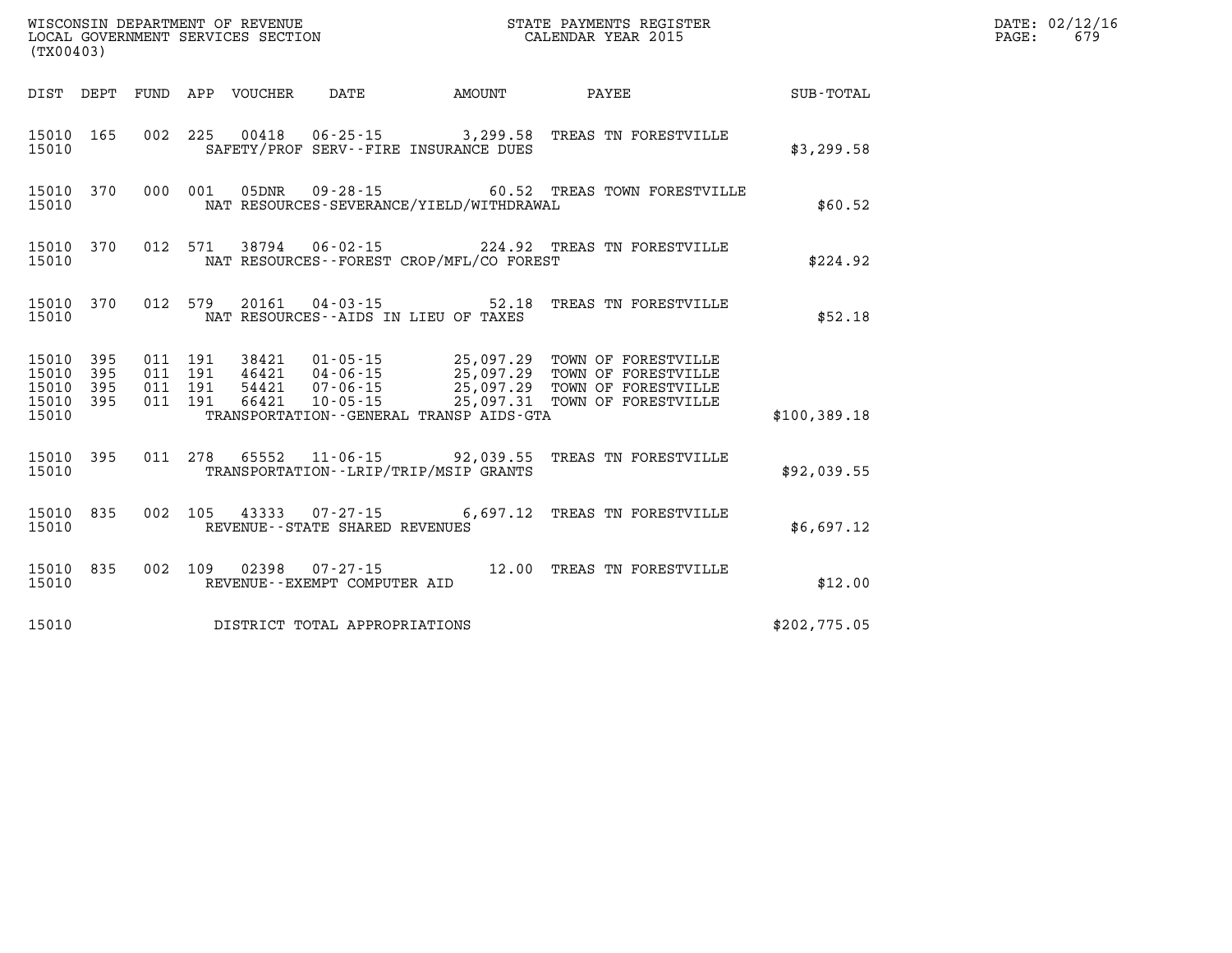| (TX00403)          |                                     |  |                                |                                              | WISCONSIN DEPARTMENT OF REVENUE<br>LOCAL GOVERNMENT SERVICES SECTION<br>CALENDAR YEAR 2015                                                                                                                   |              | DATE: 02/12/16<br>PAGE:<br>680 |
|--------------------|-------------------------------------|--|--------------------------------|----------------------------------------------|--------------------------------------------------------------------------------------------------------------------------------------------------------------------------------------------------------------|--------------|--------------------------------|
|                    |                                     |  |                                |                                              | DIST DEPT FUND APP VOUCHER DATE AMOUNT PAYEE PAYEE SUB-TOTAL                                                                                                                                                 |              |                                |
| 15012              |                                     |  |                                | SAFETY/PROF SERV--FIRE INSURANCE DUES        | 15012 165 002 225 00419 06-25-15 5,836.98 TREAS TN GARDNER                                                                                                                                                   | \$5,836.98   |                                |
| 15012              |                                     |  |                                | NAT RESOURCES-SEVERANCE/YIELD/WITHDRAWAL     | 15012 370 000 001 05DNR 09-28-15 50.07 TREAS TOWN GARDNER                                                                                                                                                    | \$50.07      |                                |
| 15012              |                                     |  |                                | NAT RESOURCES -- AIDS IN LIEU OF TAXES       | 15012 370 002 503 17423 01-12-15 18,576.67 TREAS TN GARDNER                                                                                                                                                  | \$18,576.67  |                                |
| 15012              |                                     |  |                                | NAT RESOURCES--FOREST CROP/MFL/CO FOREST     | 15012 370 012 571 38795 06-02-15 500.03 TREAS TN GARDNER                                                                                                                                                     | \$500.03     |                                |
| 15012              |                                     |  |                                | NAT RESOURCES--AIDS IN LIEU OF TAXES         | $\begin{array}{cccccc} 15012 & 370 & 012 & 579 & 20162 & 04-03-15 & & & & 718.91 & \text{TREAS TN GARDNER} \\ 15012 & 370 & 012 & 579 & 20162 & 04-03-15 & & & 168.70 & \text{TREAS TN GARDNER} \end{array}$ | \$887.61     |                                |
| 15012 395<br>15012 | 15012 395<br>15012 395<br>15012 395 |  |                                | TRANSPORTATION - - GENERAL TRANSP AIDS - GTA | 011 191 38422 01-05-15 27,013.03 TOWN OF GARDNER<br>011 191 46422 04-06-15 27,013.03 TOWN OF GARDNER<br>011 191 54422 07-06-15 27,013.03 TOWN OF GARDNER<br>011 191 66422 10-05-15 27,013.05 TOWN OF GARDNER | \$108,052.14 |                                |
| 15012              |                                     |  | REVENUE--STATE SHARED REVENUES |                                              | 15012 835 002 105 43334 07-27-15 1,869.03 TREAS TN GARDNER                                                                                                                                                   | \$1,869.03   |                                |
| 15012              |                                     |  | REVENUE--EXEMPT COMPUTER AID   |                                              | 15012 835 002 109 02399 07-27-15 23.00 TREAS TN GARDNER                                                                                                                                                      | \$23.00      |                                |
| 15012              |                                     |  | DISTRICT TOTAL APPROPRIATIONS  |                                              |                                                                                                                                                                                                              | \$135,795.53 |                                |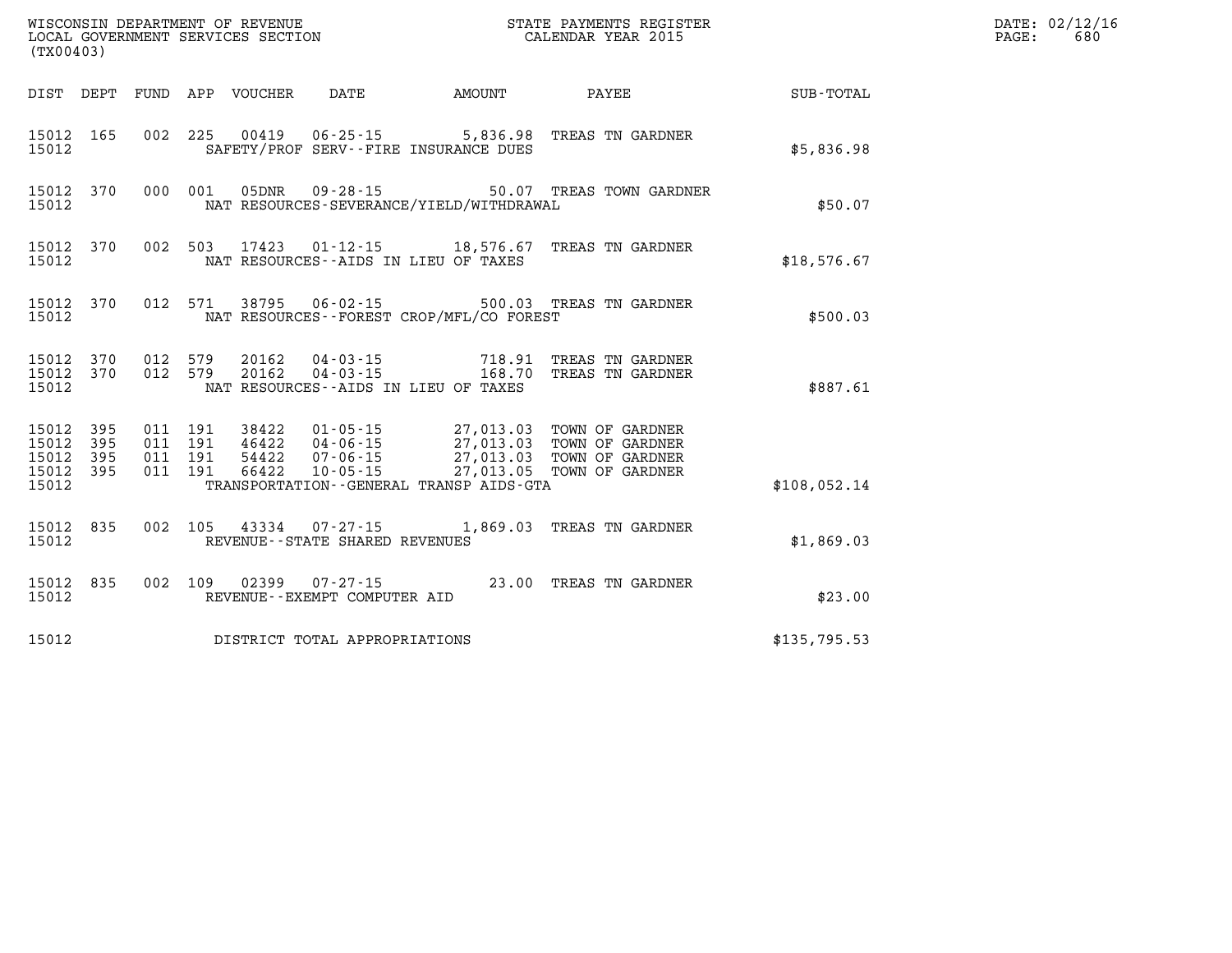| DATE: | 02/12/16 |
|-------|----------|
| PAGE: | 681      |

| (TX00403)                                                             |                          | WISCONSIN DEPARTMENT OF REVENUE<br>LOCAL GOVERNMENT SERVICES SECTION |                                                                                                                 | STATE PAYMENTS REGISTER<br>CALENDAR YEAR 2015    |                                                                                  |              |  |
|-----------------------------------------------------------------------|--------------------------|----------------------------------------------------------------------|-----------------------------------------------------------------------------------------------------------------|--------------------------------------------------|----------------------------------------------------------------------------------|--------------|--|
| DIST<br>DEPT                                                          | FUND                     | APP<br>VOUCHER                                                       | DATE                                                                                                            | AMOUNT                                           | PAYEE                                                                            | SUB-TOTAL    |  |
| 165<br>15014<br>15014                                                 | 002                      | 225<br>00420                                                         | $06 - 25 - 15$ 20,397.07<br>SAFETY/PROF SERV--FIRE INSURANCE DUES                                               |                                                  | TREAS TN GIBRALTAR                                                               | \$20,397.07  |  |
| 15014<br>370                                                          | 002                      | 503<br>17424                                                         | $01 - 12 - 15$                                                                                                  | 5,112.87                                         | TREAS TN GIBRALTAR<br>1213.58 TOWN SHARE                                         |              |  |
| 15014                                                                 |                          |                                                                      | NAT RESOURCES--AIDS IN LIEU OF TAXES                                                                            |                                                  |                                                                                  | \$5,112.87   |  |
| 15014<br>370<br>15014                                                 | 012                      | 571<br>38796                                                         | $06 - 02 - 15$<br>NAT RESOURCES - - FOREST CROP/MFL/CO FOREST                                                   | 591.84                                           | TREAS TN GIBRALTAR                                                               | \$591.84     |  |
| 15014<br>370<br>370<br>15014<br>15014                                 | 012<br>012               | 579<br>20163<br>579<br>20163                                         | $04 - 03 - 15$<br>$04 - 03 - 15$<br>NAT RESOURCES -- AIDS IN LIEU OF TAXES                                      | 3,311.22<br>92.13                                | TREAS TN GIBRALTAR<br>TREAS TN GIBRALTAR                                         | \$3,403.35   |  |
| 15014<br>395<br>15014<br>395<br>15014<br>395<br>15014<br>395<br>15014 | 011<br>011<br>011<br>011 | 191<br>38423<br>191<br>46423<br>191<br>54423<br>191<br>66423         | $01 - 05 - 15$<br>$04 - 06 - 15$<br>$07 - 06 - 15$<br>$10 - 05 - 15$<br>TRANSPORTATION--GENERAL TRANSP AIDS-GTA | 27,976.41<br>27,976.41<br>27,976.41<br>27,976.41 | TOWN OF GIBRALTAR<br>TOWN OF GIBRALTAR<br>TOWN OF GIBRALTAR<br>TOWN OF GIBRALTAR | \$111,905.64 |  |
| 15014<br>455<br>15014                                                 | 002                      | 231<br>11                                                            | $03 - 19 - 15$<br>JUSTICE - - LAW ENFORCEMENT TRAINING                                                          | 160.00                                           | TREAS TN GIBRALTAR                                                               | \$160.00     |  |
| 15014<br>835<br>15014                                                 | 002                      | 105<br>43335                                                         | $07 - 27 - 15$<br>REVENUE - - STATE SHARED REVENUES                                                             |                                                  | 1,939.24 TREAS TN GIBRALTAR                                                      | \$1,939.24   |  |
| 15014<br>835<br>15014                                                 | 002                      | 109<br>02400                                                         | $07 - 27 - 15$<br>REVENUE - - EXEMPT COMPUTER AID                                                               | 462.00                                           | TREAS TN GIBRALTAR                                                               | \$462.00     |  |
| 15014<br>835<br>15014                                                 | 002                      | 501<br>00001                                                         | $02 - 02 - 15$<br>DOA-PAYMENT FOR MUNICIPAL SERVICES AID                                                        | 1,641.78                                         | TREAS TN GIBRALTAR                                                               | \$1,641.78   |  |
| 15014                                                                 |                          |                                                                      | DISTRICT TOTAL APPROPRIATIONS                                                                                   |                                                  |                                                                                  | \$145,613.79 |  |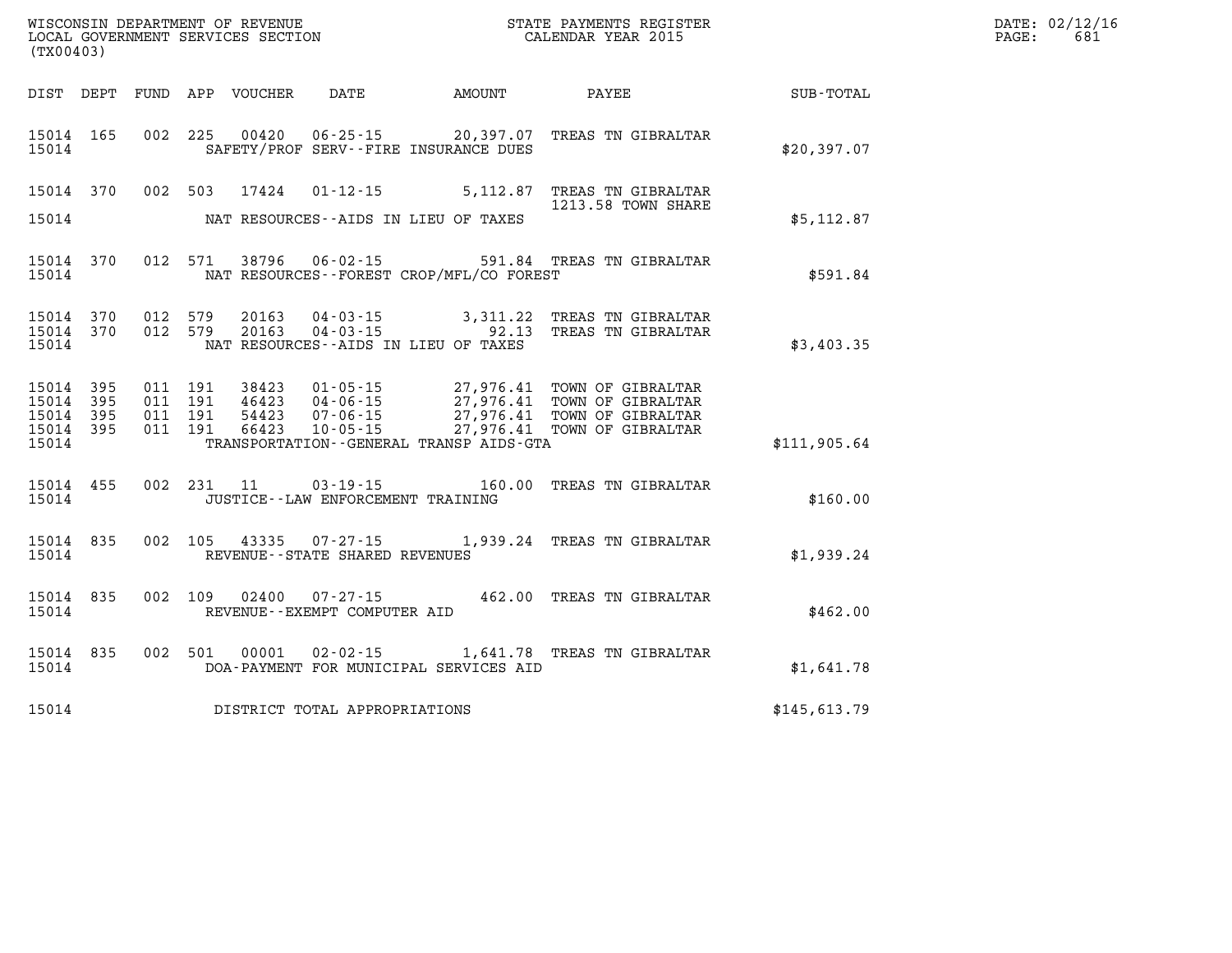| (TX00403)               |                   |                   |                   | WISCONSIN DEPARTMENT OF REVENUE<br>LOCAL GOVERNMENT SERVICES SECTION | STATE PAYMENTS REGISTER<br>CALENDAR YEAR 2015       |                                                           |                                                                   |              |
|-------------------------|-------------------|-------------------|-------------------|----------------------------------------------------------------------|-----------------------------------------------------|-----------------------------------------------------------|-------------------------------------------------------------------|--------------|
| DIST                    | DEPT              | FUND              | APP               | VOUCHER                                                              | DATE                                                | AMOUNT                                                    | PAYEE                                                             | SUB-TOTAL    |
| 15016<br>15016          | 165               | 002               | 225               | 00421                                                                | 06-25-15                                            | 5,960.67<br>SAFETY/PROF SERV--FIRE INSURANCE DUES         | TREAS TN JACKSONPORT                                              | \$5,960.67   |
| 15016<br>15016          | 370               | 000               | 001               | 01DNR                                                                | 04 - 09 - 15                                        | NAT RESOURCES-SEVERANCE/YIELD/WITHDRAWAL                  | 8,785.65 TREAS TOWN JACKSONPORT                                   | \$8,785.65   |
| 15016<br>15016          | 370               | 012               | 571               | 38797                                                                | 06-02-15                                            | 400.36<br>NAT RESOURCES - - FOREST CROP/MFL/CO FOREST     | TREAS TN JACKSONPORT                                              | \$400.36     |
| 15016<br>15016<br>15016 | 395<br>395<br>395 | 011<br>011<br>011 | 191<br>191<br>191 | 38424<br>46424<br>54424                                              | 01-05-15<br>04-06-15<br>07-06-15                    | 25,862.49<br>25,862.49<br>25,862.49                       | TOWN OF JACKSONPORT<br>TOWN OF JACKSONPORT<br>TOWN OF JACKSONPORT |              |
| 15016<br>15016          | 395               | 011               | 191               | 66424                                                                | $10 - 05 - 15$                                      | 25,862.49<br>TRANSPORTATION - - GENERAL TRANSP AIDS - GTA | TOWN OF JACKSONPORT                                               | \$103,449.96 |
| 15016<br>15016          | 835               | 002               | 105               | 43336                                                                | $07 - 27 - 15$<br>REVENUE - - STATE SHARED REVENUES | 1,454.42                                                  | TREAS TN JACKSONPORT                                              | \$1,454.42   |
| 15016<br>15016          | 835               | 002               | 109               | 02401                                                                | $07 - 27 - 15$<br>REVENUE - - EXEMPT COMPUTER AID   | 33.00                                                     | TREAS TN JACKSONPORT                                              | \$33.00      |
| 15016                   |                   |                   |                   |                                                                      | DISTRICT TOTAL APPROPRIATIONS                       |                                                           |                                                                   | \$120,084.06 |

**DATE: 02/12/16<br>PAGE: 682**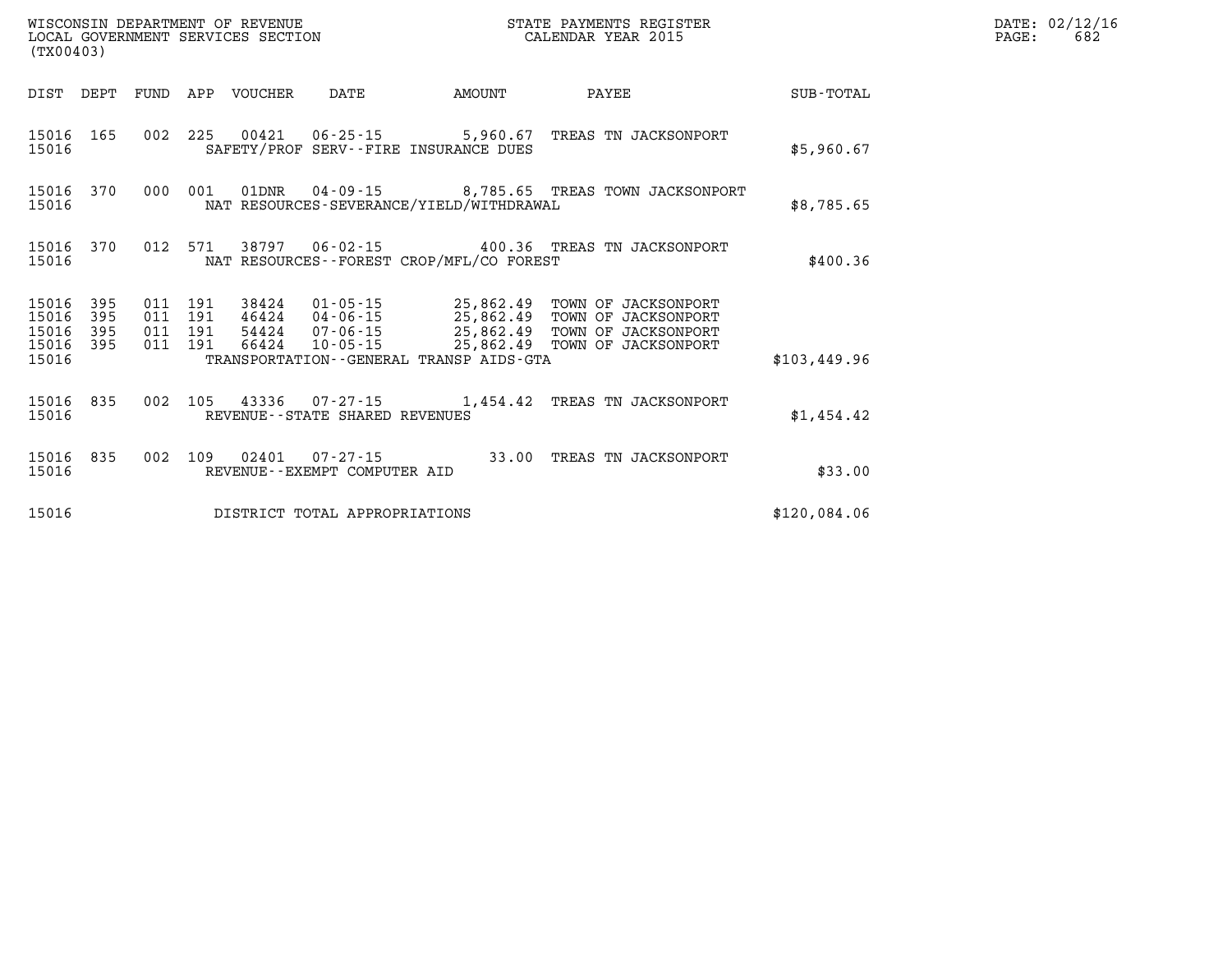| DATE: | 02/12/16 |
|-------|----------|
| PAGE: | 683      |

| WISCONSIN DEPARTMENT OF REVENUE<br>(TX00403)                                                      | LOCAL GOVERNMENT SERVICES SECTION                                                                                                                                               | STATE PAYMENTS REGISTER<br>CALENDAR YEAR 2015 |                                                                                                                                          |                  |  |  |
|---------------------------------------------------------------------------------------------------|---------------------------------------------------------------------------------------------------------------------------------------------------------------------------------|-----------------------------------------------|------------------------------------------------------------------------------------------------------------------------------------------|------------------|--|--|
| DIST<br>DEPT<br>FUND                                                                              | APP<br>VOUCHER<br>DATE                                                                                                                                                          | AMOUNT                                        | PAYEE                                                                                                                                    | <b>SUB-TOTAL</b> |  |  |
| 002<br>15018<br>165<br>15018                                                                      | 225<br>00422<br>$06 - 25 - 15$<br>SAFETY/PROF SERV--FIRE INSURANCE DUES                                                                                                         | 24,790.02                                     | TREAS TN LIBERTY GROVE                                                                                                                   | \$24,790.02      |  |  |
| 370<br>002<br>15018                                                                               | 503<br>17425<br>$01 - 12 - 15$                                                                                                                                                  |                                               | 8,767.37 TREAS TN LIBERTY GROVE<br>3905.09 TOWN SHARE                                                                                    |                  |  |  |
| 002<br>370<br>15018<br>15018                                                                      | 503<br>17425<br>NAT RESOURCES -- AIDS IN LIEU OF TAXES                                                                                                                          |                                               | 01-12-15 8,434.81 TREAS TN LIBERTY GROVE                                                                                                 | \$17, 202.18     |  |  |
| 370<br>012<br>15018<br>15018                                                                      | 571<br>38798<br>$06 - 02 - 15$<br>NAT RESOURCES - - FOREST CROP/MFL/CO FOREST                                                                                                   |                                               | 341.61 TREAS TN LIBERTY GROVE                                                                                                            | \$341.61         |  |  |
| 370<br>012<br>15018<br>370<br>15018<br>012<br>370<br>15018<br>012<br>15018<br>370<br>012<br>15018 | 579<br>20164<br>$04 - 03 - 15$<br>$04 - 03 - 15$<br>579<br>20164<br>579<br>20164<br>$04 - 03 - 15$<br>579<br>$04 - 03 - 15$<br>20164<br>NAT RESOURCES -- AIDS IN LIEU OF TAXES  | 191.04<br>177.71<br>3,231.72<br>70.00         | TREAS TN LIBERTY GROVE<br>TREAS TN LIBERTY GROVE<br>TREAS TN LIBERTY GROVE<br>TREAS TN LIBERTY GROVE                                     | \$3,670.47       |  |  |
| 15018<br>395<br>011<br>395<br>011<br>15018<br>395<br>15018<br>011<br>395<br>011<br>15018<br>15018 | 191<br>38425<br>$01 - 05 - 15$<br>191<br>46425<br>$04 - 06 - 15$<br>191<br>54425<br>$07 - 06 - 15$<br>191<br>66425<br>$10 - 05 - 15$<br>TRANSPORTATION--GENERAL TRANSP AIDS-GTA |                                               | 55,875.75 TOWN OF LIBERTY GROVE<br>55,875.75 TOWN OF LIBERTY GROVE<br>55,875.75 TOWN OF LIBERTY GROVE<br>55,875.75 TOWN OF LIBERTY GROVE | \$223,503.00     |  |  |
| 395<br>011<br>15018<br>15018                                                                      | 278<br>62632<br>$10 - 09 - 15$<br>TRANSPORTATION--LRIP/TRIP/MSIP GRANTS                                                                                                         | 19,406.00                                     | TREAS TN LIBERTY GROVE                                                                                                                   | \$19,406.00      |  |  |
| 835<br>002<br>15018<br>15018                                                                      | 109<br>02402<br>$07 - 27 - 15$<br>REVENUE - - EXEMPT COMPUTER AID                                                                                                               | 342.00                                        | TREAS TN LIBERTY GROVE                                                                                                                   | \$342.00         |  |  |
| 835<br>15018<br>002<br>15018                                                                      | 501<br>00001<br>$02 - 02 - 15$<br>DOA-PAYMENT FOR MUNICIPAL SERVICES AID                                                                                                        | 278.28                                        | TREAS TN LIBERTY GROVE                                                                                                                   | \$278.28         |  |  |
| 15018                                                                                             | DISTRICT TOTAL APPROPRIATIONS                                                                                                                                                   |                                               |                                                                                                                                          | \$289,533.56     |  |  |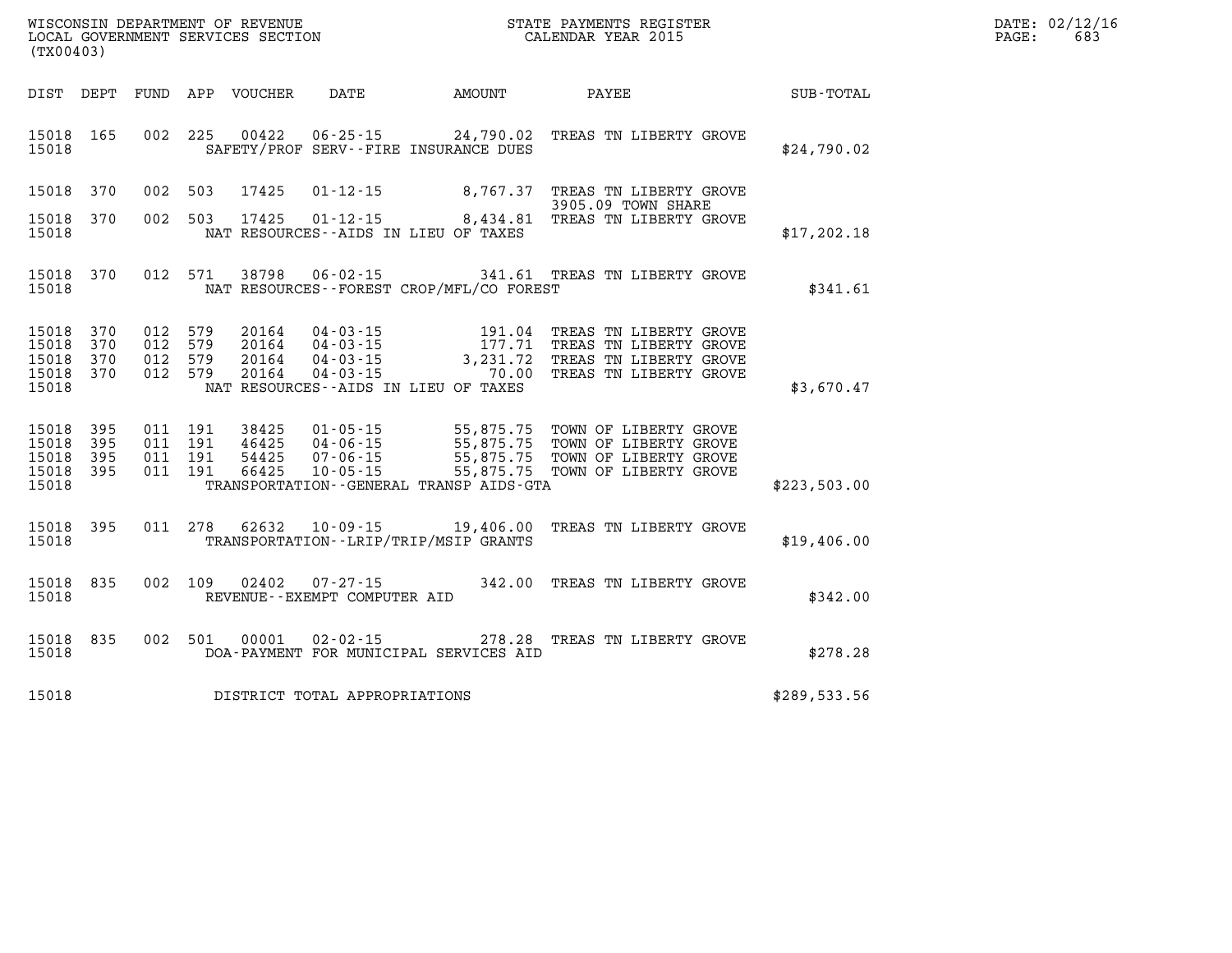| (TX00403)                                         |            |                                          |         |                                  |                                                                   |        |  |                                                                                                                                                                   |  | $\mathtt{PAGE}$ : | DATE: 02/12/16<br>684 |  |
|---------------------------------------------------|------------|------------------------------------------|---------|----------------------------------|-------------------------------------------------------------------|--------|--|-------------------------------------------------------------------------------------------------------------------------------------------------------------------|--|-------------------|-----------------------|--|
|                                                   |            |                                          |         | DIST DEPT FUND APP VOUCHER DATE  |                                                                   | AMOUNT |  | PAYEE                                                                                                                                                             |  | SUB-TOTAL         |                       |  |
| 15020 165<br>15020                                |            |                                          |         | 002 225 00423                    | $06 - 25 - 15$ 9, 278.46<br>SAFETY/PROF SERV--FIRE INSURANCE DUES |        |  | TREAS TN NASEWAUPEE                                                                                                                                               |  | \$9,278.46        |                       |  |
| 15020                                             | 15020 370  |                                          | 002 503 | 17426                            | NAT RESOURCES--AIDS IN LIEU OF TAXES                              |        |  | 01-12-15 565.76 TREAS TN NASEWAUPEE<br>52.96 TOWN SHARE                                                                                                           |  | \$565.76          |                       |  |
| 15020                                             | 15020 370  |                                          |         |                                  | NAT RESOURCES - FOREST CROP/MFL/CO FOREST                         |        |  | 012 571 38799 06-02-15 278.49 TREAS TN NASEWAUPEE                                                                                                                 |  | \$278.49          |                       |  |
| 15020 370<br>15020                                | 15020 370  | 012 579<br>012 579                       |         | 20165<br>20165                   | NAT RESOURCES--AIDS IN LIEU OF TAXES                              |        |  | 04-03-15 918.34 TREAS TN NASEWAUPEE<br>04-03-15 296.87 TREAS TN NASEWAUPEE                                                                                        |  | \$1,215.21        |                       |  |
| 15020 395<br>15020<br>15020<br>15020 395<br>15020 | 395<br>395 | 011 191<br>011 191<br>011 191<br>011 191 |         | 38426<br>46426<br>54426<br>66426 | TRANSPORTATION - - GENERAL TRANSP AIDS - GTA                      |        |  | 01-05-15 36,101.79 TOWN OF NASEWAUPEE<br>04-06-15<br>07-06-15<br>07-06-15<br>10-05-15<br>36,101.79 TOWN OF NASEWAUPEE<br>10-05-15<br>36,101.79 TOWN OF NASEWAUPEE |  | \$144,407.16      |                       |  |
| 15020                                             | 15020 835  |                                          |         |                                  | 002 105 43337 07-27-15<br>REVENUE--STATE SHARED REVENUES          |        |  | 3,671.18 TREAS TN NASEWAUPEE                                                                                                                                      |  | \$3,671.18        |                       |  |
| 15020                                             | 15020 835  |                                          |         |                                  | REVENUE--EXEMPT COMPUTER AID                                      |        |  | 002 109 02403 07-27-15 106.00 TREAS TN NASEWAUPEE                                                                                                                 |  | \$106.00          |                       |  |
| 15020                                             | 15020 835  |                                          | 002 501 | 00001                            | DOA-PAYMENT FOR MUNICIPAL SERVICES AID                            |        |  | 02-02-15 642.84 TREAS TN NASEWAUPEE                                                                                                                               |  | \$642.84          |                       |  |
| 15020                                             | 15020 835  |                                          |         |                                  | REVENUE--LOTTERY CREDIT -                                         |        |  | 021 363 35593 03-23-15 452.35 TREAS TN NASEWAUPEE                                                                                                                 |  | \$452.35          |                       |  |
| 15020                                             |            |                                          |         |                                  | DISTRICT TOTAL APPROPRIATIONS                                     |        |  |                                                                                                                                                                   |  | \$160,617.45      |                       |  |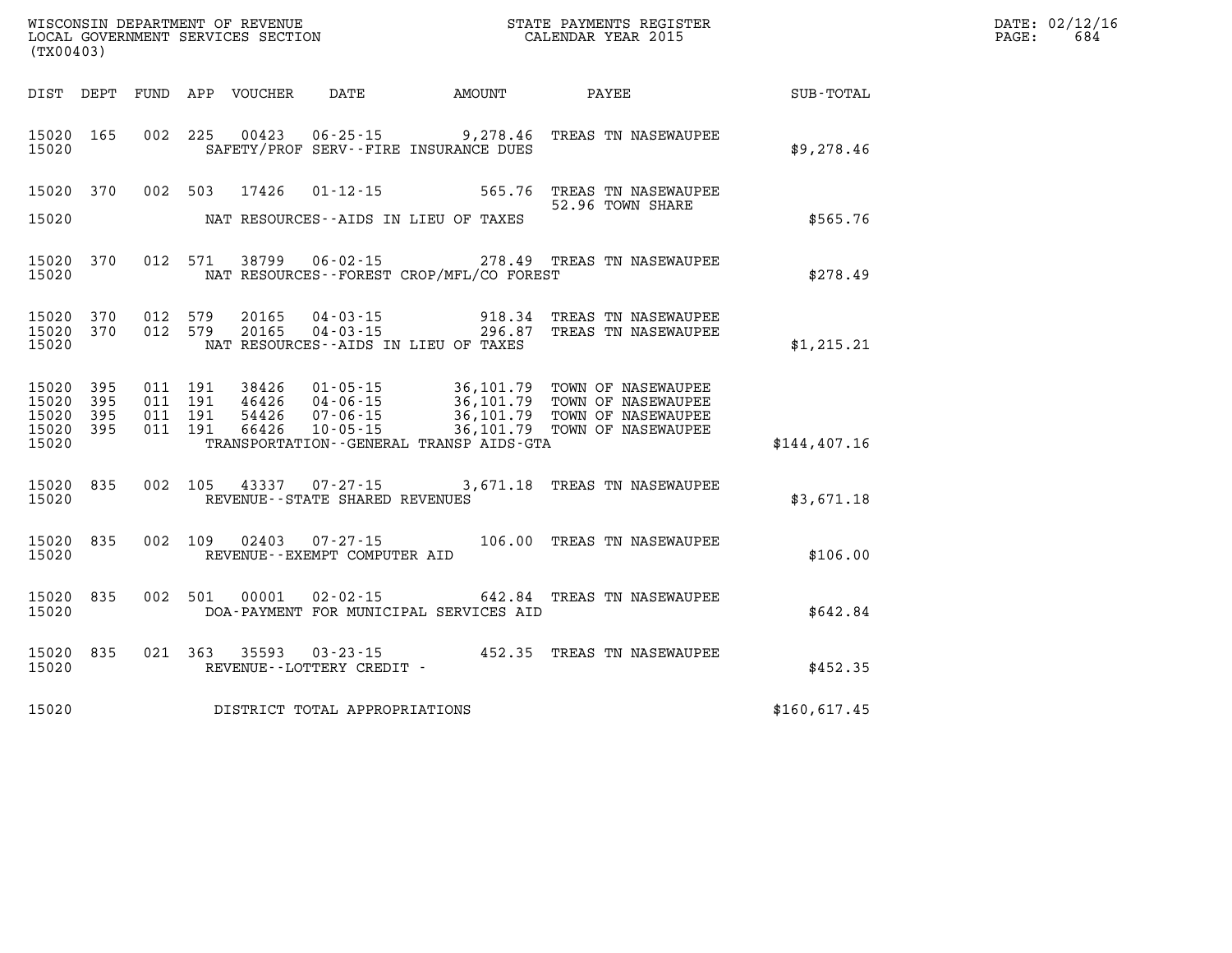| WISCONSIN DEPARTMENT OF REVENUE   | STATE PAYMENTS REGISTER |       | DATE: 02/12/16 |
|-----------------------------------|-------------------------|-------|----------------|
| LOCAL GOVERNMENT SERVICES SECTION | CALENDAR YEAR 2015      | PAGE: | 68!            |

|                                           | LOCAL GOVERNMENT SERVICES SECTION<br>(TX00403) |  |                                          |                                  |                                                                      | CALENDAR YEAR 2015                          |                                                                                                                                                                              |               | PAGE: | 685 |
|-------------------------------------------|------------------------------------------------|--|------------------------------------------|----------------------------------|----------------------------------------------------------------------|---------------------------------------------|------------------------------------------------------------------------------------------------------------------------------------------------------------------------------|---------------|-------|-----|
|                                           | DIST DEPT                                      |  |                                          | FUND APP VOUCHER                 |                                                                      |                                             | DATE AMOUNT PAYEE SUB-TOTAL                                                                                                                                                  |               |       |     |
| 15022                                     | 15022 165                                      |  | 002 225                                  | 00424                            |                                                                      | SAFETY/PROF SERV--FIRE INSURANCE DUES       | 06-25-15 18,849.52 TREAS TN SEVASTOPOL                                                                                                                                       | \$18,849.52   |       |     |
| 15022<br>15022<br>15022                   | 370<br>370<br>370<br>15022 370                 |  | 002 503<br>002 503<br>002 503<br>002 503 | 17427<br>17427<br>18078<br>18078 | $01 - 30 - 15$<br>$01 - 30 - 15$                                     |                                             | 01-12-15<br>01-12-15 78.05 TREAS TN SEVASTOPOL<br>01-12-15 18,188.73 TREAS TN SEVASTOPOL<br>78.05 TREAS TN SEVASTOPOL<br>12,405.34 TREAS TN SEVASTOPOL<br>1011.71 TOWN SHARE |               |       |     |
| 15022                                     |                                                |  |                                          |                                  |                                                                      | NAT RESOURCES--AIDS IN LIEU OF TAXES        |                                                                                                                                                                              | \$30,750.17   |       |     |
| 15022                                     | 15022 370                                      |  | 012 571                                  | 38800                            |                                                                      | NAT RESOURCES - - FOREST CROP/MFL/CO FOREST | 06-02-15 376.54 TREAS TN SEVASTOPOL                                                                                                                                          | \$376.54      |       |     |
| 15022<br>15022<br>15022<br>15022<br>15022 | 370<br>370<br>370<br>370                       |  | 012 579<br>012 579<br>012 579<br>012 579 | 20166<br>20166<br>20166<br>20166 | $04 - 03 - 15$                                                       | NAT RESOURCES--AIDS IN LIEU OF TAXES        | 04-03-15<br>04-03-15<br>04-03-15<br>04-03-15<br>04-03-15<br>04-03-15<br>04-03-15<br>04-03-15<br>04-03-15<br>04-03-15<br>04-03-15<br>13.77 TREAS TN SEVASTOPOL                | \$4,012.91    |       |     |
| 15022<br>15022<br>15022<br>15022<br>15022 | 395<br>395<br>395<br>395                       |  | 011 191<br>011 191<br>011 191<br>011 191 | 38427<br>46427<br>54427<br>66427 | $01 - 05 - 15$<br>$04 - 06 - 15$<br>$07 - 06 - 15$<br>$10 - 05 - 15$ | TRANSPORTATION--GENERAL TRANSP AIDS-GTA     | 46,809.01 TOWN OF SEVASTOPOL<br>46,809.01 TOWN OF SEVASTOPOL<br>46,809.01 TOWN OF SEVASTOPOL<br>46,809.01 TOWN OF SEVASTOPOL<br>46,809.03 TOWN OF SEVASTOPOL                 | \$187, 236.06 |       |     |
| 15022<br>15022                            | 835                                            |  | 002 105                                  | 43338                            | $07 - 27 - 15$<br>REVENUE - - STATE SHARED REVENUES                  |                                             | 6,704.07 TREAS TN SEVASTOPOL                                                                                                                                                 | \$6,704.07    |       |     |
| 15022<br>15022                            | 835                                            |  | 002 109                                  | 02404                            | $07 - 27 - 15$<br>REVENUE--EXEMPT COMPUTER AID                       |                                             | 34.00 TREAS TN SEVASTOPOL                                                                                                                                                    | \$34.00       |       |     |
| 15022<br>15022                            | 835                                            |  | 002 501                                  | 00001                            |                                                                      | DOA-PAYMENT FOR MUNICIPAL SERVICES AID      | 02-02-15 1,043.52 TREAS TN SEVASTOPOL                                                                                                                                        | \$1,043.52    |       |     |
| 15022                                     |                                                |  |                                          |                                  | DISTRICT TOTAL APPROPRIATIONS                                        |                                             |                                                                                                                                                                              | \$249,006.79  |       |     |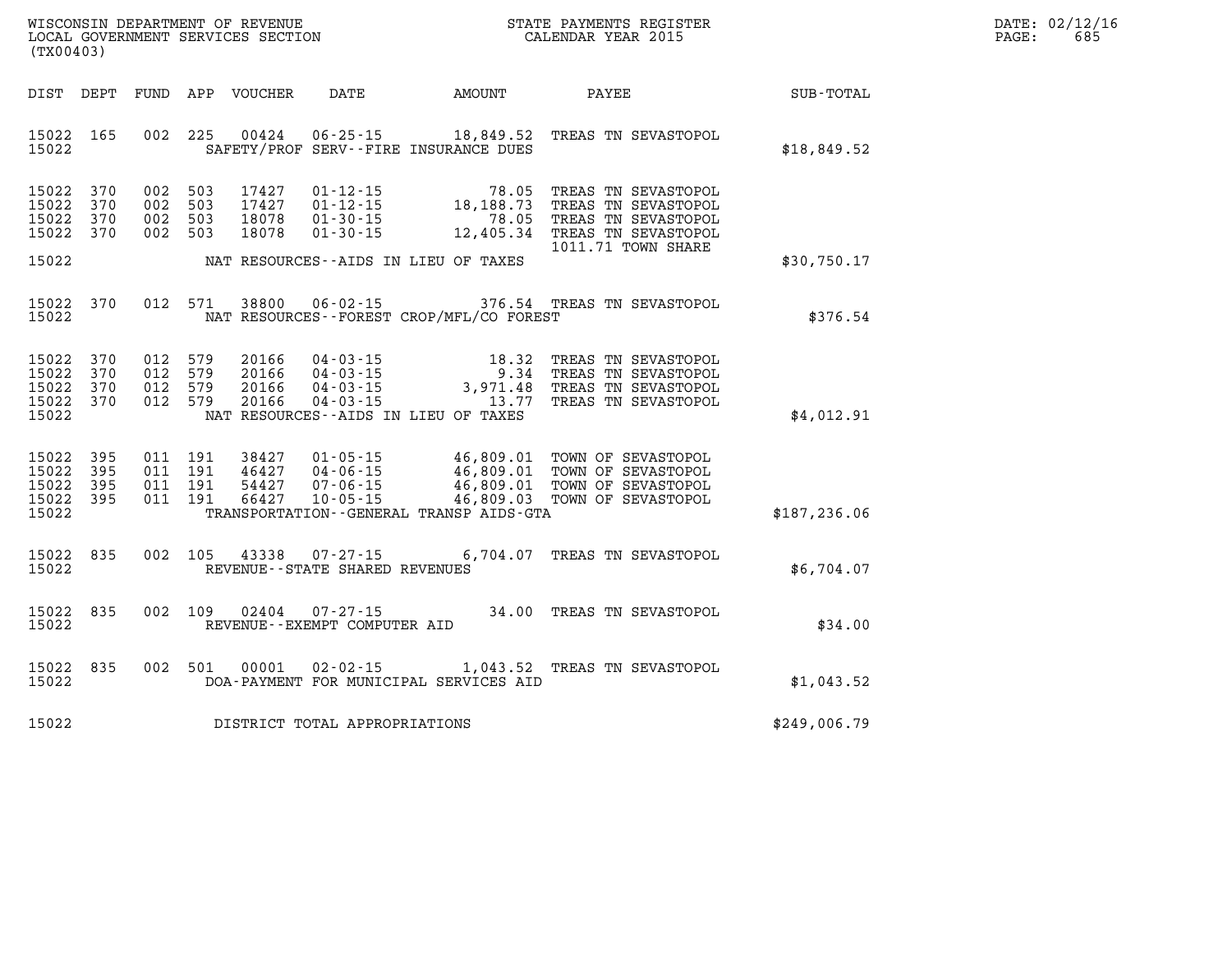| (TX00403)                                 |                          |                          |                          | WISCONSIN DEPARTMENT OF REVENUE<br>LOCAL GOVERNMENT SERVICES SECTION |                                                     | STATE PAYMENTS REGISTER<br>CALENDAR YEAR 2015                                               |                                                                                              |                  |  |  |
|-------------------------------------------|--------------------------|--------------------------|--------------------------|----------------------------------------------------------------------|-----------------------------------------------------|---------------------------------------------------------------------------------------------|----------------------------------------------------------------------------------------------|------------------|--|--|
| DIST                                      | DEPT                     | FUND                     | APP                      | VOUCHER                                                              | DATE                                                | AMOUNT                                                                                      | PAYEE                                                                                        | <b>SUB-TOTAL</b> |  |  |
| 15024<br>15024                            | 165                      | 002                      | 225                      |                                                                      |                                                     | $00425$ $06-25-15$ 4,643.56<br>SAFETY/PROF SERV--FIRE INSURANCE DUES                        | TREAS TN STURGEON BAY                                                                        | \$4,643.56       |  |  |
| 15024<br>15024                            | 370                      | 000                      | 001                      | $04$ DNR                                                             |                                                     | $06 - 03 - 15$ 890.59<br>NAT RESOURCES-SEVERANCE/YIELD/WITHDRAWAL                           | TREAS TOWN STURGEON BAY                                                                      | \$890.59         |  |  |
| 15024<br>15024                            | 370                      | 012                      | 571                      |                                                                      | 38801 06-02-15                                      | NAT RESOURCES - - FOREST CROP/MFL/CO FOREST                                                 | 308.57 TREAS TN STURGEON BAY                                                                 | \$308.57         |  |  |
| 15024<br>15024                            | 370                      | 012                      | 579                      |                                                                      | 20167 04 - 03 - 15                                  | 5.20<br>NAT RESOURCES--AIDS IN LIEU OF TAXES                                                | TREAS TN STURGEON BAY                                                                        | \$5.20           |  |  |
| 15024<br>15024<br>15024<br>15024<br>15024 | 395<br>395<br>395<br>395 | 011<br>011<br>011<br>011 | 191<br>191<br>191<br>191 | 38428<br>46428<br>54428<br>66428                                     | 01-05-15<br>04-06-15<br>07-06-15<br>$10 - 05 - 15$  | 16,806.76<br>16,806.76<br>16,806.76<br>16,806.78<br>TRANSPORTATION--GENERAL TRANSP AIDS-GTA | TOWN OF STURGEON BAY<br>TOWN OF STURGEON BAY<br>TOWN OF STURGEON BAY<br>TOWN OF STURGEON BAY | \$67, 227.06     |  |  |
| 15024<br>15024                            | 835                      | 002                      | 105                      | 43339                                                                | $07 - 27 - 15$<br>REVENUE - - STATE SHARED REVENUES |                                                                                             | 3,872.71 TREAS TN STURGEON BAY                                                               | \$3,872.71       |  |  |
| 15024<br>15024                            | 835                      | 002                      | 109                      | 02405                                                                | $07 - 27 - 15$<br>REVENUE--EXEMPT COMPUTER AID      | 424.00                                                                                      | TREAS TN STURGEON BAY                                                                        | \$424.00         |  |  |
| 15024                                     |                          |                          |                          |                                                                      | DISTRICT TOTAL APPROPRIATIONS                       |                                                                                             |                                                                                              | \$77,371.69      |  |  |

**DATE: 02/12/16<br>PAGE: 686**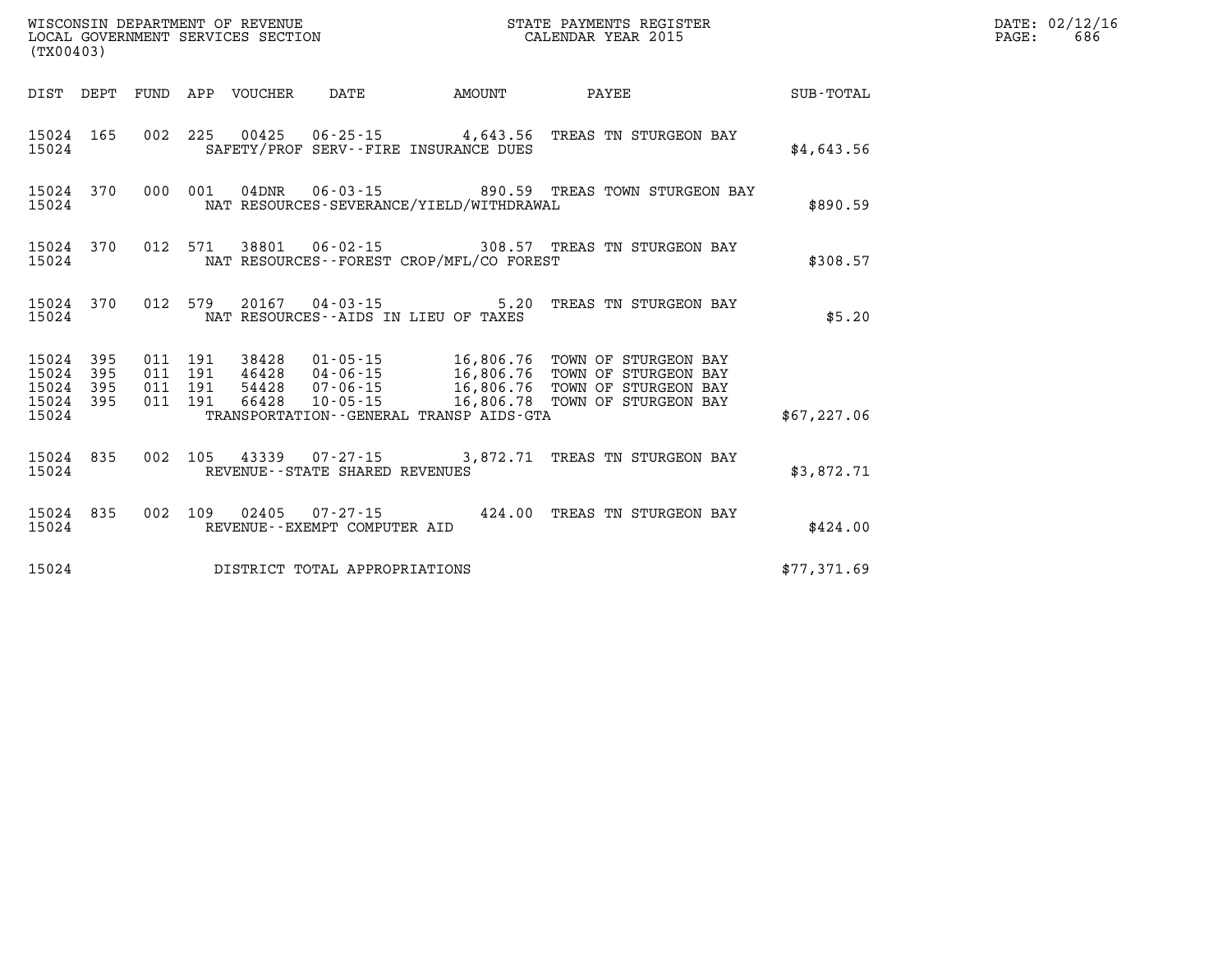| (TX00403)                                         |                |                   |                                          | WISCONSIN DEPARTMENT OF REVENUE | LOCAL GOVERNMENT SERVICES SECTION |                                                                                                                                                                                                                          | STATE PAYMENTS REGISTER<br>CALENDAR YEAR 2015 |             | DATE: 02/12/16<br>687<br>PAGE: |
|---------------------------------------------------|----------------|-------------------|------------------------------------------|---------------------------------|-----------------------------------|--------------------------------------------------------------------------------------------------------------------------------------------------------------------------------------------------------------------------|-----------------------------------------------|-------------|--------------------------------|
|                                                   | DIST DEPT FUND |                   |                                          | APP VOUCHER                     | DATE                              | AMOUNT                                                                                                                                                                                                                   | PAYEE                                         | SUB-TOTAL   |                                |
| 15026                                             | 15026 165      |                   |                                          |                                 |                                   | 002 225 00426 06-25-15 4,337.81 TREAS TN UNION<br>SAFETY/PROF SERV--FIRE INSURANCE DUES                                                                                                                                  |                                               | \$4,337.81  |                                |
| 15026                                             |                | 15026 370 000 001 |                                          |                                 |                                   | NAT RESOURCES-SEVERANCE/YIELD/WITHDRAWAL                                                                                                                                                                                 | 01DNR  04-09-15  382.69 TREAS TOWN UNION      | \$382.69    |                                |
| 15026                                             | 15026 370      |                   |                                          |                                 |                                   | NAT RESOURCES - - FOREST CROP/MFL/CO FOREST                                                                                                                                                                              | 012 571 38802 06-02-15 173.14 TREAS TN UNION  | \$173.14    |                                |
| 15026 395<br>15026<br>15026<br>15026 395<br>15026 | 395<br>395     |                   | 011 191<br>011 191<br>011 191<br>011 191 | 66429                           |                                   | 38429   01-05-15   22,421.86   TOWN OF UNION<br>46429   04-06-15   22,421.86   TOWN OF UNION<br>54429  07-06-15  22,421.86  TOWN OF UNION<br>10-05-15 22,421.88 TOWN OF UNION<br>TRANSPORTATION--GENERAL TRANSP AIDS-GTA |                                               | \$89,687.46 |                                |
| 15026 835<br>15026                                |                |                   | 002 105                                  |                                 | REVENUE--STATE SHARED REVENUES    | 43340  07-27-15  1,415.49  TREAS TN UNION                                                                                                                                                                                |                                               | \$1,415.49  |                                |
| 15026                                             |                |                   |                                          |                                 | DISTRICT TOTAL APPROPRIATIONS     |                                                                                                                                                                                                                          |                                               | \$95,996.59 |                                |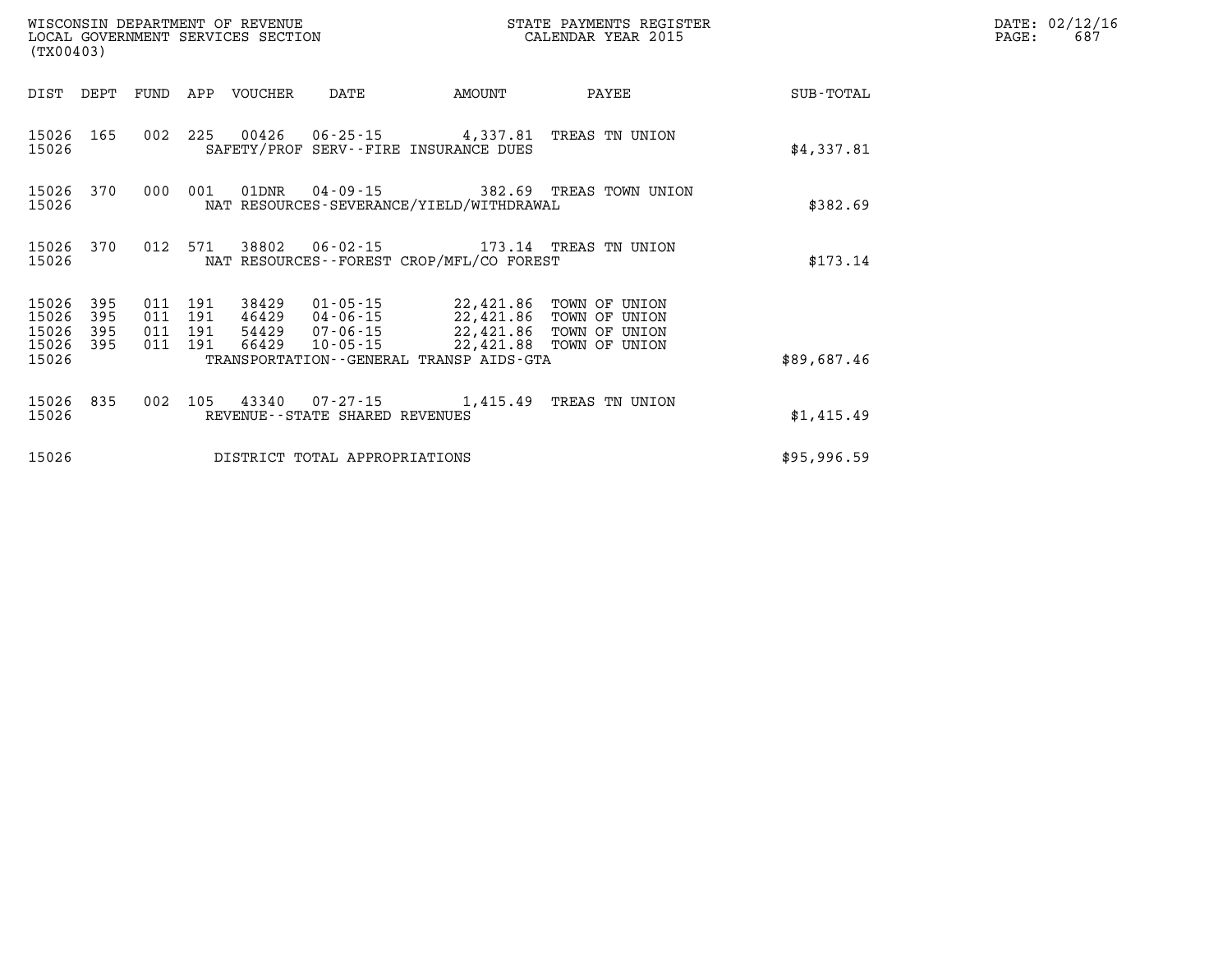| WISCONSIN DEPARTMENT OF REVENUE   | STATE PAYMENTS REGISTER |       | DATE: 02/12/16 |
|-----------------------------------|-------------------------|-------|----------------|
| LOCAL GOVERNMENT SERVICES SECTION | CALENDAR YEAR 2015      | PAGE: | 688            |

|                                               | LOCAL GOVERNMENT SERVICES SECTION<br>(TX00403) |  |         |                        |                                      |                                              | CALENDAR YEAR 2015                                                                                                                                                                                                                                                                                                                                           |              | PAGE: | 688 |
|-----------------------------------------------|------------------------------------------------|--|---------|------------------------|--------------------------------------|----------------------------------------------|--------------------------------------------------------------------------------------------------------------------------------------------------------------------------------------------------------------------------------------------------------------------------------------------------------------------------------------------------------------|--------------|-------|-----|
|                                               |                                                |  |         |                        |                                      | DIST DEPT FUND APP VOUCHER DATE AMOUNT PAYEE |                                                                                                                                                                                                                                                                                                                                                              | SUB-TOTAL    |       |     |
| 15028 165<br>15028                            |                                                |  |         |                        |                                      | SAFETY/PROF SERV--FIRE INSURANCE DUES        | 002 225 00427 06-25-15 8,256.48 TREAS TN WASHINGTON                                                                                                                                                                                                                                                                                                          | \$8,256.48   |       |     |
| 15028                                         | 15028 370<br>370                               |  | 002 503 | 002 503 17428<br>17428 |                                      |                                              | 01-12-15 3,757.90 TREAS TN WASHINGTON<br>01-12-15 33,540.44 TREAS TN WASHINGTON<br>10306.52 TOWN SHARE                                                                                                                                                                                                                                                       |              |       |     |
| 15028<br>15028 370<br>15028                   | 370                                            |  |         |                        |                                      | NAT RESOURCES--AIDS IN LIEU OF TAXES         | 002 503 18079 01-30-15 33,540.44 TREAS TN WASHINGTON<br>002 503 18079 01-30-15 3,757.90 TREAS TN WASHINGTON                                                                                                                                                                                                                                                  | \$74,596.68  |       |     |
| 15028                                         | 15028 370                                      |  |         | 012 571 38803          |                                      | NAT RESOURCES--FOREST CROP/MFL/CO FOREST     | 06-02-15 278.54 TREAS TN WASHINGTON                                                                                                                                                                                                                                                                                                                          | \$278.54     |       |     |
| 15028                                         | 15028 370<br>15028 370                         |  |         |                        |                                      | NAT RESOURCES--AIDS IN LIEU OF TAXES         | 012 579 20168 04-03-15 62.63 TREAS TN WASHINGTON 012 579 20168 04-03-15 2,037.11 TREAS TN WASHINGTON                                                                                                                                                                                                                                                         | \$2,099.74   |       |     |
| 15028                                         | 15028 395                                      |  |         |                        |                                      | TRANSPORTATION--HIGHWAY SAFETY-FEDERAL       | 011 185 52385 07-03-15 3,822.98 TREAS TN WASHINGTON                                                                                                                                                                                                                                                                                                          | \$3,822.98   |       |     |
| 15028<br>15028<br>15028<br>15028 395<br>15028 | 395<br>395<br>395                              |  |         |                        |                                      | TRANSPORTATION--GENERAL TRANSP AIDS-GTA      | $\begin{array}{cccc} 011 & 191 & 38430 & 01\cdot 05\cdot 15 & 31,659.25 & \text{TOWN OF WASHINGTON} \\ 011 & 191 & 46430 & 04\cdot 06\cdot 15 & 31,659.25 & \text{TOWN OF WASHINGTON} \\ 011 & 191 & 54430 & 07\cdot 06\cdot 15 & 31,659.25 & \text{TOWN OF WASHINGTON} \\ 011 & 191 & 66430 & 10\cdot 05\cdot 15 & 31,659.27 & \text{TOWN OF WASHINGTON} \$ | \$126,637.02 |       |     |
| 15028<br>15028                                | 455                                            |  |         |                        | JUSTICE - - LAW ENFORCEMENT TRAINING |                                              | 002 231 11 03-19-15 320.00 TREAS TN WASHINGTON                                                                                                                                                                                                                                                                                                               | \$320.00     |       |     |
| 15028<br>15028                                | 835                                            |  |         |                        | REVENUE--STATE SHARED REVENUES       |                                              | 002 105 43341 07-27-15 2,544.07 TREAS TN WASHINGTON                                                                                                                                                                                                                                                                                                          | \$2,544.07   |       |     |
| 15028<br>15028                                | 835                                            |  |         | 002 109 02406          | REVENUE--EXEMPT COMPUTER AID         |                                              | 07-27-15 116.00 TREAS TN WASHINGTON                                                                                                                                                                                                                                                                                                                          | \$116.00     |       |     |
| 15028<br>15028                                | 835                                            |  |         |                        |                                      | DOA-PAYMENT FOR MUNICIPAL SERVICES AID       | 002 501 00001 02-02-15 1,418.74 TREAS TN WASHINGTON                                                                                                                                                                                                                                                                                                          | \$1,418.74   |       |     |
| 15028                                         |                                                |  |         |                        | DISTRICT TOTAL APPROPRIATIONS        |                                              |                                                                                                                                                                                                                                                                                                                                                              | \$220,090.25 |       |     |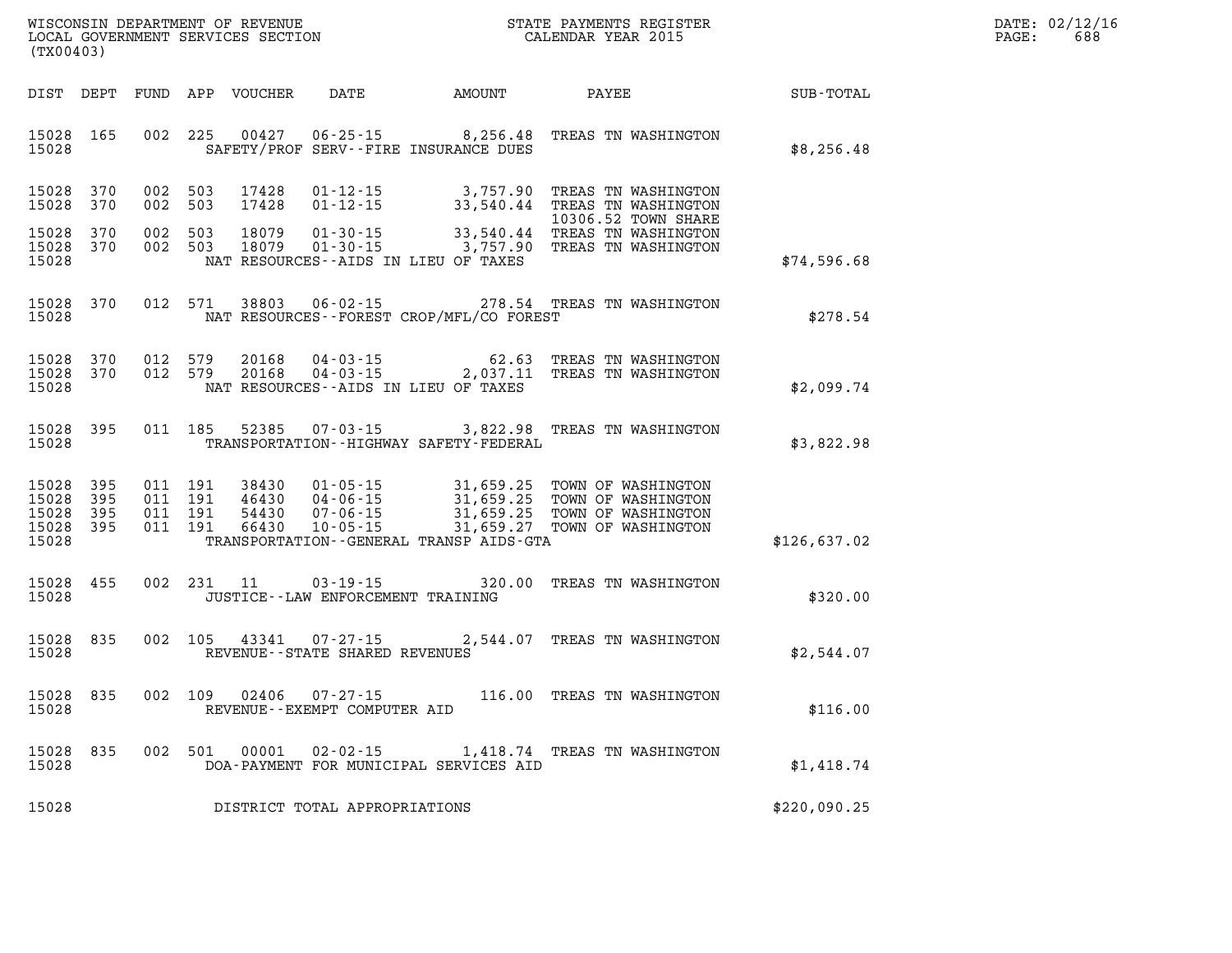| (TX00403)                        |                          |                          |                          | WISCONSIN DEPARTMENT OF REVENUE<br>LOCAL GOVERNMENT SERVICES SECTION |                                                    |                                                             | STATE PAYMENTS REGISTER<br>CALENDAR YEAR 2015                                                                                               |             |
|----------------------------------|--------------------------|--------------------------|--------------------------|----------------------------------------------------------------------|----------------------------------------------------|-------------------------------------------------------------|---------------------------------------------------------------------------------------------------------------------------------------------|-------------|
| DIST                             | DEPT                     | FUND                     | APP                      | <b>VOUCHER</b>                                                       | DATE                                               | AMOUNT                                                      | PAYEE                                                                                                                                       | SUB-TOTAL   |
| 15118<br>15118                   | 165                      | 002                      | 225                      | 00428                                                                |                                                    | 06-25-15 10,574.88<br>SAFETY/PROF SERV--FIRE INSURANCE DUES | TREAS VIL EGG HARBOR                                                                                                                        | \$10,574.88 |
| 15118<br>15118                   | 370                      | 012                      | 571                      |                                                                      | 38804 06-02-15                                     | NAT RESOURCES - - FOREST CROP/MFL/CO FOREST                 | 9.47 TREAS VIL EGG HARBOR                                                                                                                   | \$9.47      |
| 15118<br>15118<br>15118<br>15118 | 395<br>395<br>395<br>395 | 011<br>011<br>011<br>011 | 191<br>191<br>191<br>191 | 38431<br>46431<br>54431<br>66431                                     | $01 - 05 - 15$<br>04-06-15<br>07-06-15<br>10-05-15 |                                                             | 10,362.34 VILLAGE OF EGG HARBOR<br>10,362.34 VILLAGE OF<br>EGG HARBOR<br>10,362.34 VILLAGE OF EGG HARBOR<br>10,362.36 VILLAGE OF EGG HARBOR |             |
| 15118                            |                          |                          |                          |                                                                      |                                                    | TRANSPORTATION--GENERAL TRANSP AIDS-GTA                     |                                                                                                                                             | \$41,449.38 |
| 15118<br>15118                   | 835                      | 002                      | 105                      | 43342                                                                | 07-27-15<br>REVENUE--STATE SHARED REVENUES         | 516.75                                                      | TREAS VIL EGG HARBOR                                                                                                                        | \$516.75    |
| 15118<br>15118                   | 835                      | 002                      | 109                      | 02407                                                                | $07 - 27 - 15$<br>REVENUE - - EXEMPT COMPUTER AID  | 341.00                                                      | TREAS VIL EGG HARBOR                                                                                                                        | \$341.00    |
| 15118                            |                          |                          |                          |                                                                      | DISTRICT TOTAL APPROPRIATIONS                      |                                                             |                                                                                                                                             | \$52,891.48 |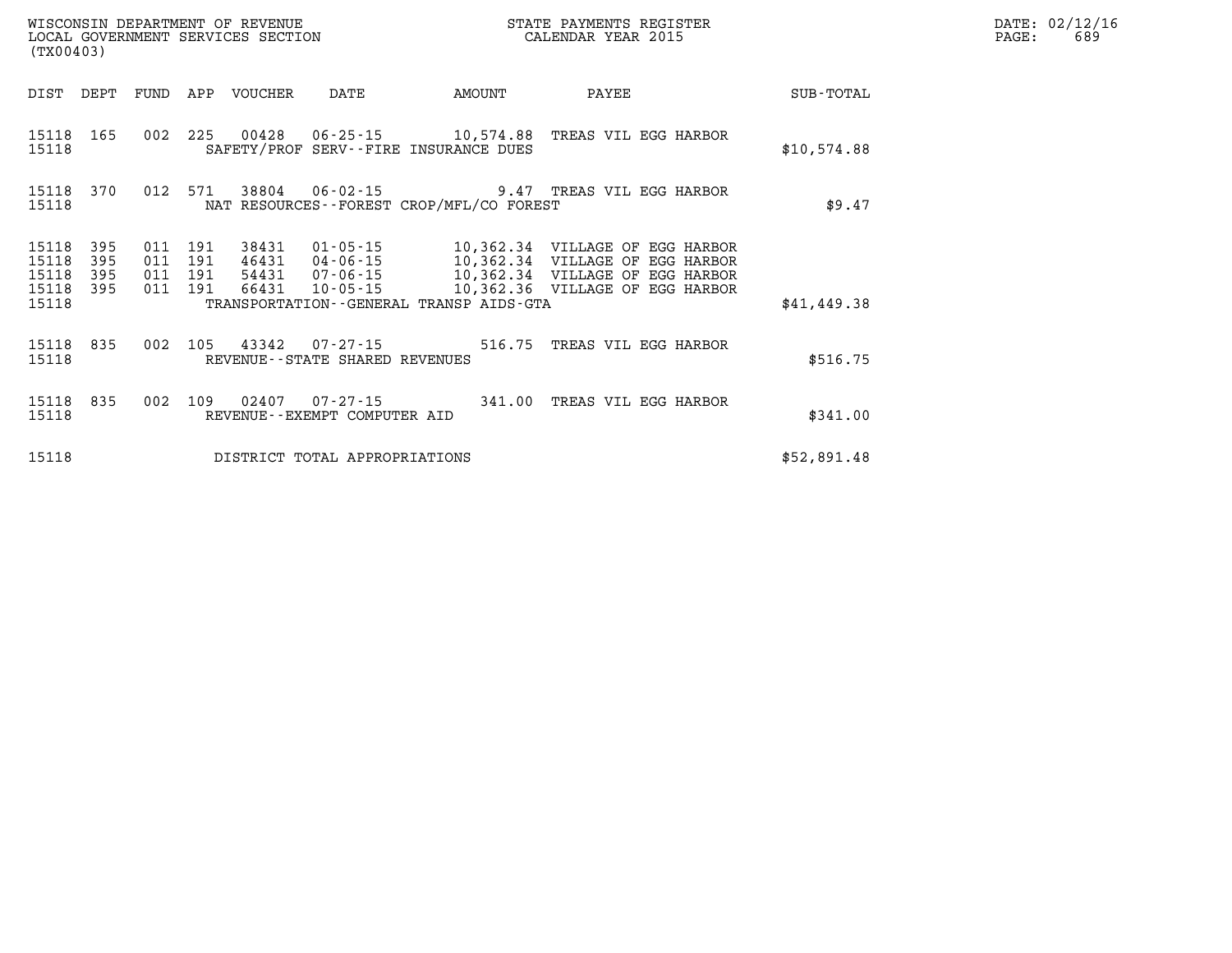| DATE: | 02/12/16 |
|-------|----------|
| PAGE: | 690      |

|                         | WISCONSIN DEPARTMENT OF REVENUE<br>LOCAL GOVERNMENT SERVICES SECTION<br>(TX00403) |            |            |                |                                                     |                                             | STATE PAYMENTS REGISTER<br>CALENDAR YEAR 2015              |             |
|-------------------------|-----------------------------------------------------------------------------------|------------|------------|----------------|-----------------------------------------------------|---------------------------------------------|------------------------------------------------------------|-------------|
| DIST                    | DEPT                                                                              | FUND       | APP        | VOUCHER DATE   |                                                     | <b>AMOUNT</b>                               | <b>PAYEE</b>                                               | SUB-TOTAL   |
| 15121<br>15121          | 165                                                                               | 002        | 225        |                | SAFETY/PROF SERV--FIRE INSURANCE DUES               |                                             | 00429  06-25-15  9,501.76  TREAS VIL EPHRAIM               | \$9,501.76  |
| 15121                   | 370                                                                               | 002        | 503        | 17429          |                                                     |                                             | 01-12-15 5,199.44 TREAS VIL EPHRAIM<br>1443.16 TOWN SHARE  |             |
| 15121                   |                                                                                   |            |            |                | NAT RESOURCES--AIDS IN LIEU OF TAXES                |                                             |                                                            | \$5,199.44  |
| 15121<br>15121          | 370                                                                               | 012        | 571        |                |                                                     | NAT RESOURCES - - FOREST CROP/MFL/CO FOREST |                                                            | \$10.30     |
| 15121<br>15121          | 395<br>395                                                                        | 011<br>011 | 191<br>191 | 38432<br>46432 | $01 - 05 - 15$<br>04 - 06 - 15<br>07 - 06 - 15      |                                             | 7,784.07 VILLAGE OF EPHRAIM<br>7,784.07 VILLAGE OF EPHRAIM |             |
| 15121<br>15121<br>15121 | 395<br>395                                                                        | 011<br>011 | 191<br>191 | 54432<br>66432 | $10 - 05 - 15$                                      | TRANSPORTATION--GENERAL TRANSP AIDS-GTA     | 7,784.07 VILLAGE OF EPHRAIM<br>7,784.07 VILLAGE OF EPHRAIM | \$31,136.28 |
| 15121<br>15121          | 835                                                                               | 002        | 105        | 43343          | $07 - 27 - 15$<br>REVENUE - - STATE SHARED REVENUES | 584.34                                      | TREAS VIL EPHRAIM                                          | \$584.34    |
| 15121<br>15121          | 835                                                                               | 002        | 109        | 02408          | $07 - 27 - 15$<br>REVENUE--EXEMPT COMPUTER AID      |                                             | 134.00 TREAS VIL EPHRAIM                                   | \$134.00    |
| 15121                   |                                                                                   |            |            |                | DISTRICT TOTAL APPROPRIATIONS                       |                                             |                                                            | \$46,566.12 |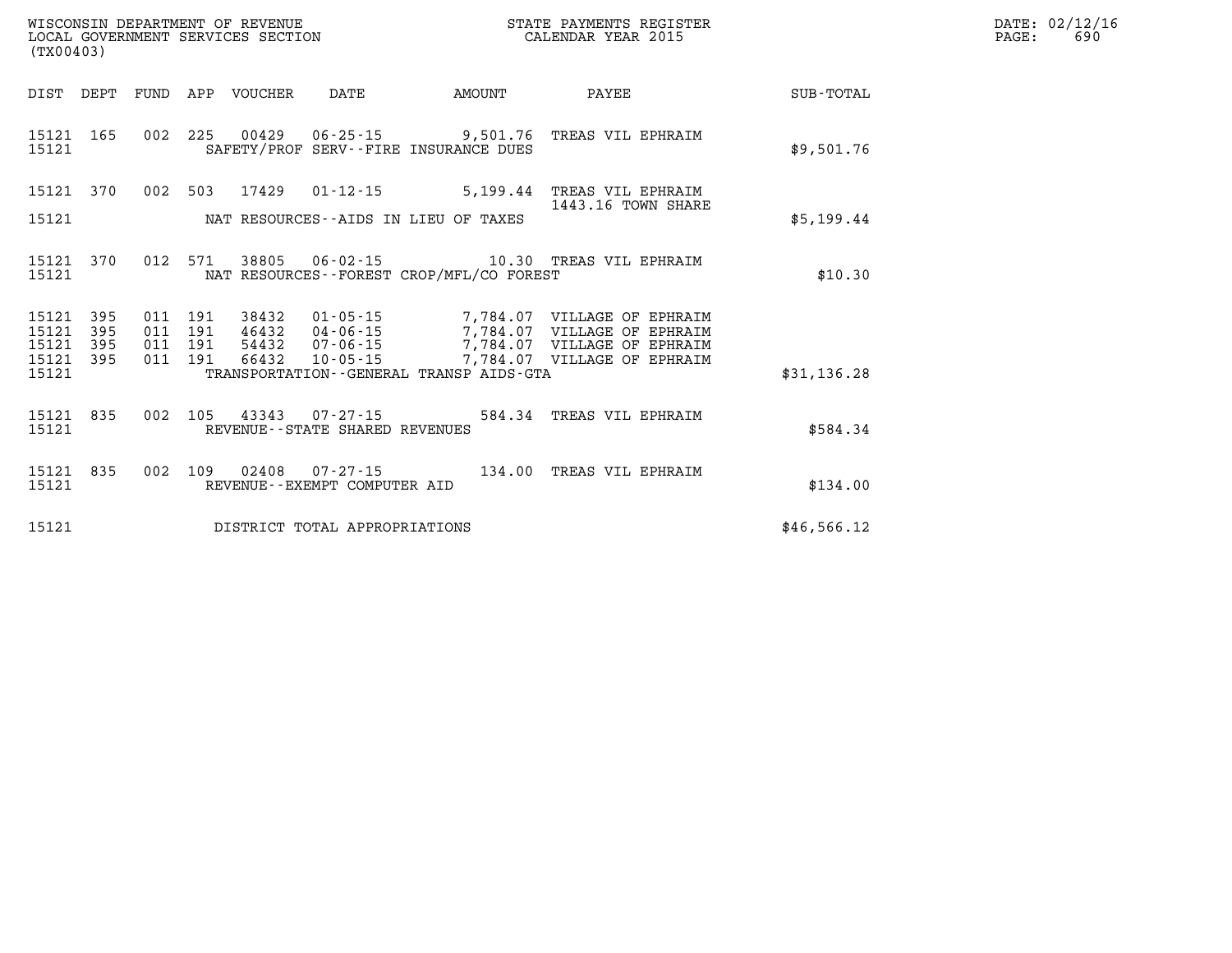| WISCONSIN DEPARTMENT OF REVENUE   | STATE PAYMENTS REGISTER |       | DATE: 02/12/16 |
|-----------------------------------|-------------------------|-------|----------------|
| LOCAL GOVERNMENT SERVICES SECTION | CALENDAR YEAR 2015      | PAGE: |                |

| LOCAL GOVERNMENT SERVICES SECTION<br>(TX00403) |                                          | CALENDAR YEAR 2015                                                                                                    |             | PAGE: | 691 |
|------------------------------------------------|------------------------------------------|-----------------------------------------------------------------------------------------------------------------------|-------------|-------|-----|
|                                                |                                          |                                                                                                                       |             |       |     |
| 15127                                          | SAFETY/PROF SERV--FIRE INSURANCE DUES    | 15127 165 002 225 00430 06-25-15 904.49 TREAS VIL FORESTVILLE                                                         | \$904.49    |       |     |
| 15127 370<br>15127                             | NAT RESOURCES--FOREST CROP/MFL/CO FOREST | 012 571 38806 06-02-15 3.60 TREAS VIL FORESTVILLE                                                                     | \$3.60      |       |     |
| 15127<br>395<br>15127<br>395                   |                                          | 011  191  38433  01-05-15  1,739.58  VILLAGE OF FORESTVILLE<br>011 191 46433 04-06-15 1,739.58 VILLAGE OF FORESTVILLE |             |       |     |
| 15127<br>395<br>15127 395<br>15127             | TRANSPORTATION--GENERAL TRANSP AIDS-GTA  | 011 191 54433 07-06-15 1,739.58 VILLAGE OF FORESTVILLE<br>011 191 66433 10-05-15 1,739.58 VILLAGE OF FORESTVILLE      | \$6,958.32  |       |     |
| 15127 395<br>15127                             | TRANSPORTATION - - LRIP/TRIP/MSIP GRANTS | 011  278  37159  01-21-15  7,000.00 TREAS VIL FORESTVILLE                                                             | \$7,000.00  |       |     |
| 15127 835<br>15127                             | REVENUE--STATE SHARED REVENUES           | 002 105 43344 07-27-15 9,182.39 TREAS VIL FORESTVILLE                                                                 | \$9,182.39  |       |     |
| 15127 835<br>15127                             | REVENUE--EXEMPT COMPUTER AID             | 002 109 02409 07-27-15 16.00 TREAS VIL FORESTVILLE                                                                    | \$16.00     |       |     |
| 15127                                          | DISTRICT TOTAL APPROPRIATIONS            |                                                                                                                       | \$24,064.80 |       |     |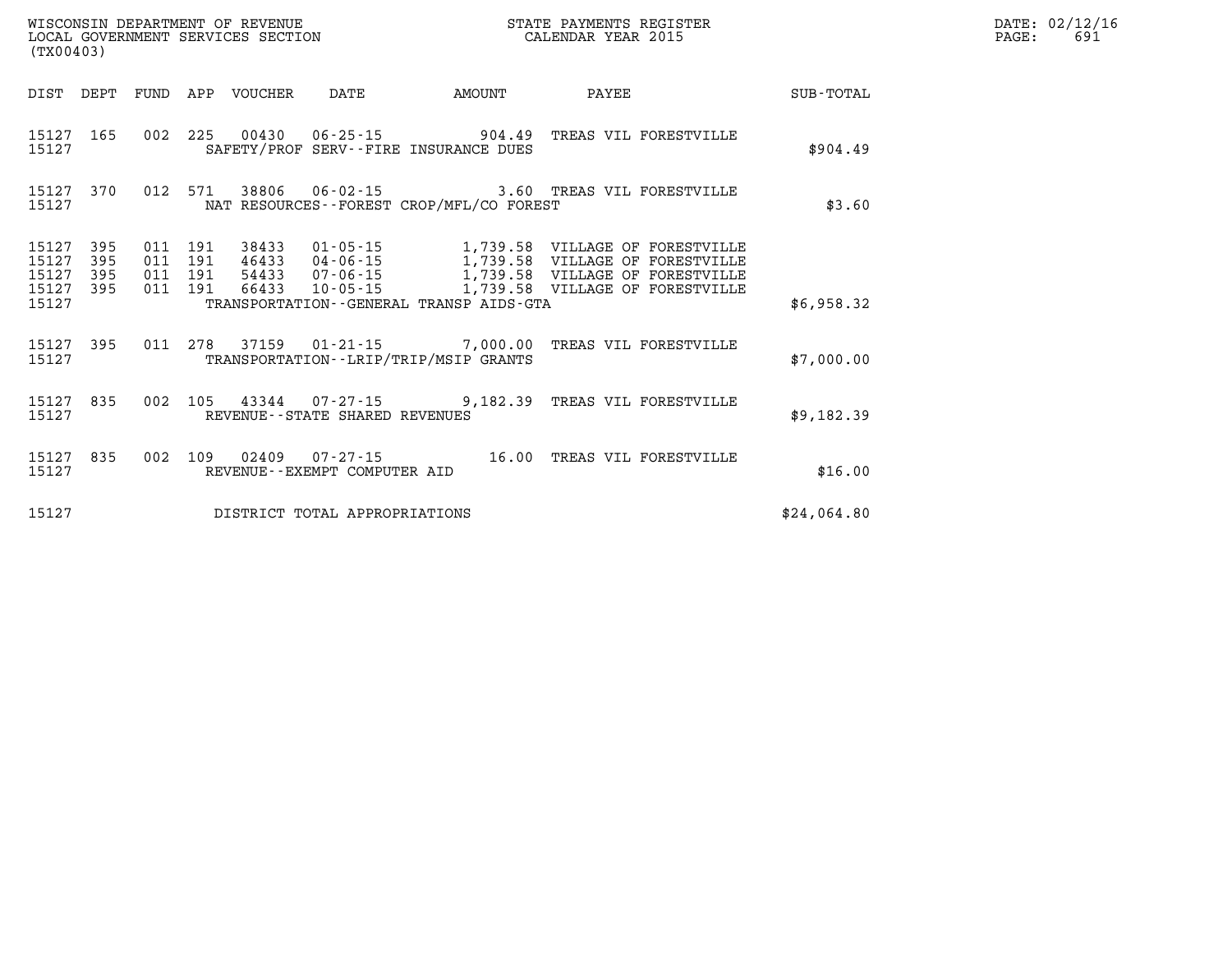|                                          | WISCONSIN DEPARTMENT OF REVENUE<br>LOCAL GOVERNMENT SERVICES SECTION<br>(TX00403) |         |         |                  |                                                 |                                             | STATE PAYMENTS REGISTER<br>CALENDAR YEAR 2015          |              | DATE: 02/12/16<br>PAGE:<br>692 |
|------------------------------------------|-----------------------------------------------------------------------------------|---------|---------|------------------|-------------------------------------------------|---------------------------------------------|--------------------------------------------------------|--------------|--------------------------------|
| DIST DEPT                                |                                                                                   |         |         | FUND APP VOUCHER | DATE                                            | <b>EXAMPLE THE PROPERTY OF AMOUNT</b>       | PAYEE                                                  | SUB-TOTAL    |                                |
| 15181 165<br>15181                       |                                                                                   |         |         |                  |                                                 | SAFETY/PROF SERV--FIRE INSURANCE DUES       | 002 225 00431 06-25-15 13,588.77 TREAS VIL SISTER BAY  | \$13,588.77  |                                |
| 15181 370<br>15181                       |                                                                                   |         |         |                  |                                                 | NAT RESOURCES - - FOREST CROP/MFL/CO FOREST | 012 571 38807 06-02-15 4.00 TREAS VIL SISTER BAY       | \$4.00       |                                |
| 15181 370<br>15181                       |                                                                                   |         |         |                  | NAT RESOURCES - - STEWARDSHIP 2000              |                                             | 095 512 02428 04-29-15 244,642.50 TREAS VIL SISTER BAY | \$244,642.50 |                                |
| 15181 395<br>15181<br>15181<br>15181 395 | 395<br>395                                                                        |         |         |                  |                                                 |                                             |                                                        |              |                                |
| 15181                                    |                                                                                   |         |         |                  |                                                 | TRANSPORTATION--GENERAL TRANSP AIDS-GTA     |                                                        | \$50,444.73  |                                |
| 15181 835<br>15181                       |                                                                                   |         |         |                  | REVENUE--STATE SHARED REVENUES                  |                                             | 002 105 43345 07-27-15 1,355.46 TREAS VIL SISTER BAY   | \$1,355.46   |                                |
| 15181 835<br>15181 835<br>15181          |                                                                                   | 002 109 | 002 109 | 02410            | 05096  07-27-15<br>REVENUE--EXEMPT COMPUTER AID | 636.00                                      | TREAS VIL SISTER BAY                                   | \$1,821.00   |                                |
| 15181                                    |                                                                                   |         |         |                  | DISTRICT TOTAL APPROPRIATIONS                   |                                             |                                                        | \$311,856.46 |                                |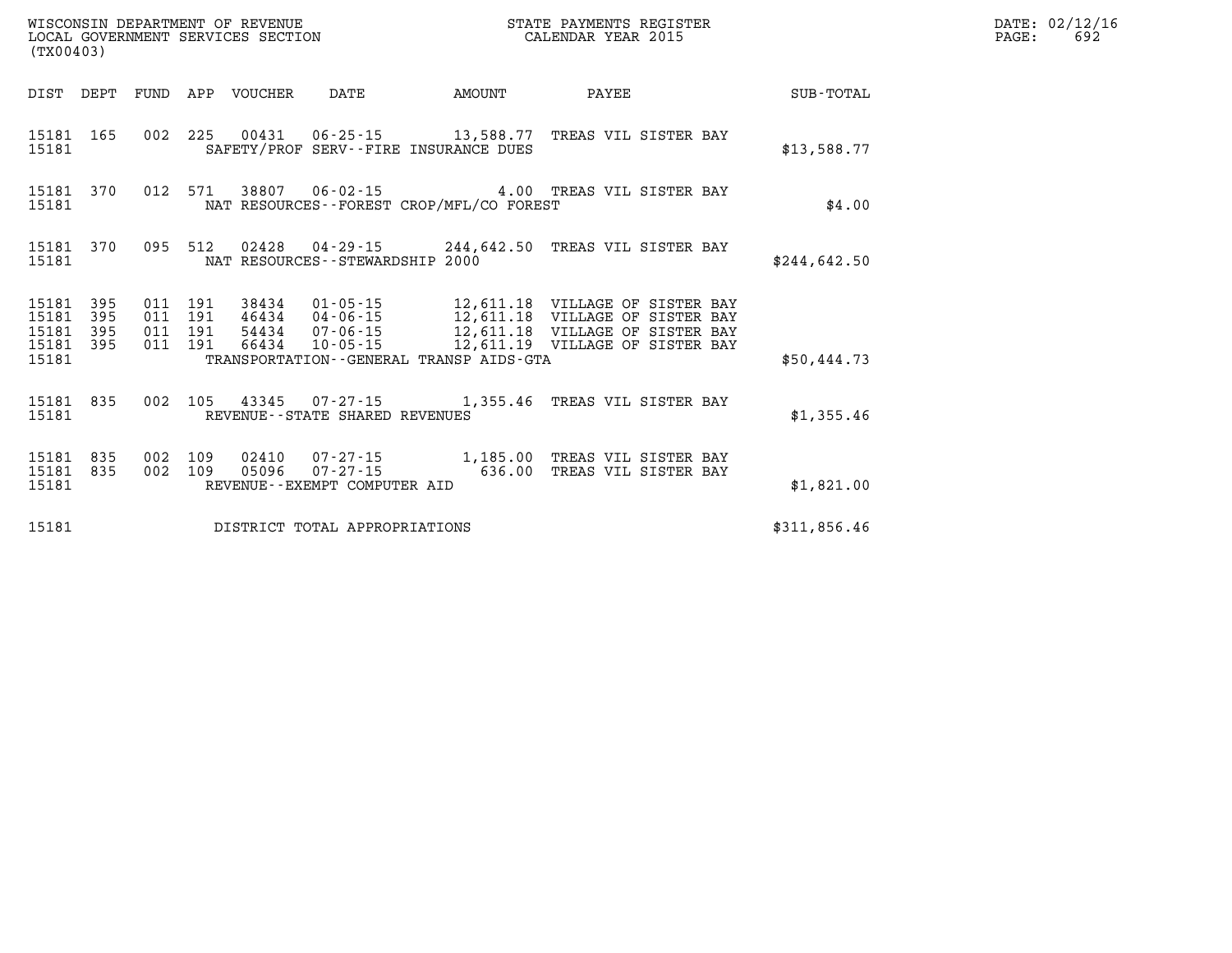| WISCONSIN DEPARTMENT OF REVENUE<br>LOCAL GOVERNMENT SERVICES SECTION<br>(TX00403) |       |      |     |                |                               |                                               | STATE PAYMENTS REGISTER<br>CALENDAR YEAR 2015 |           | PAGE: | DATE: 02/12/16<br>693 |
|-----------------------------------------------------------------------------------|-------|------|-----|----------------|-------------------------------|-----------------------------------------------|-----------------------------------------------|-----------|-------|-----------------------|
| DIST                                                                              | DEPT. | FUND | APP | <b>VOUCHER</b> | DATE                          | AMOUNT                                        | PAYEE                                         | SUB-TOTAL |       |                       |
| 15216<br>15216                                                                    | 370   | 012  | 579 | 20289          | $04 - 03 - 15$                | 52.16<br>NAT RESOURCES--AIDS IN LIEU OF TAXES | TREAS CITY DODGEVILLE                         | \$52.16   |       |                       |
| 15216                                                                             |       |      |     |                | DISTRICT TOTAL APPROPRIATIONS |                                               |                                               | \$52.16   |       |                       |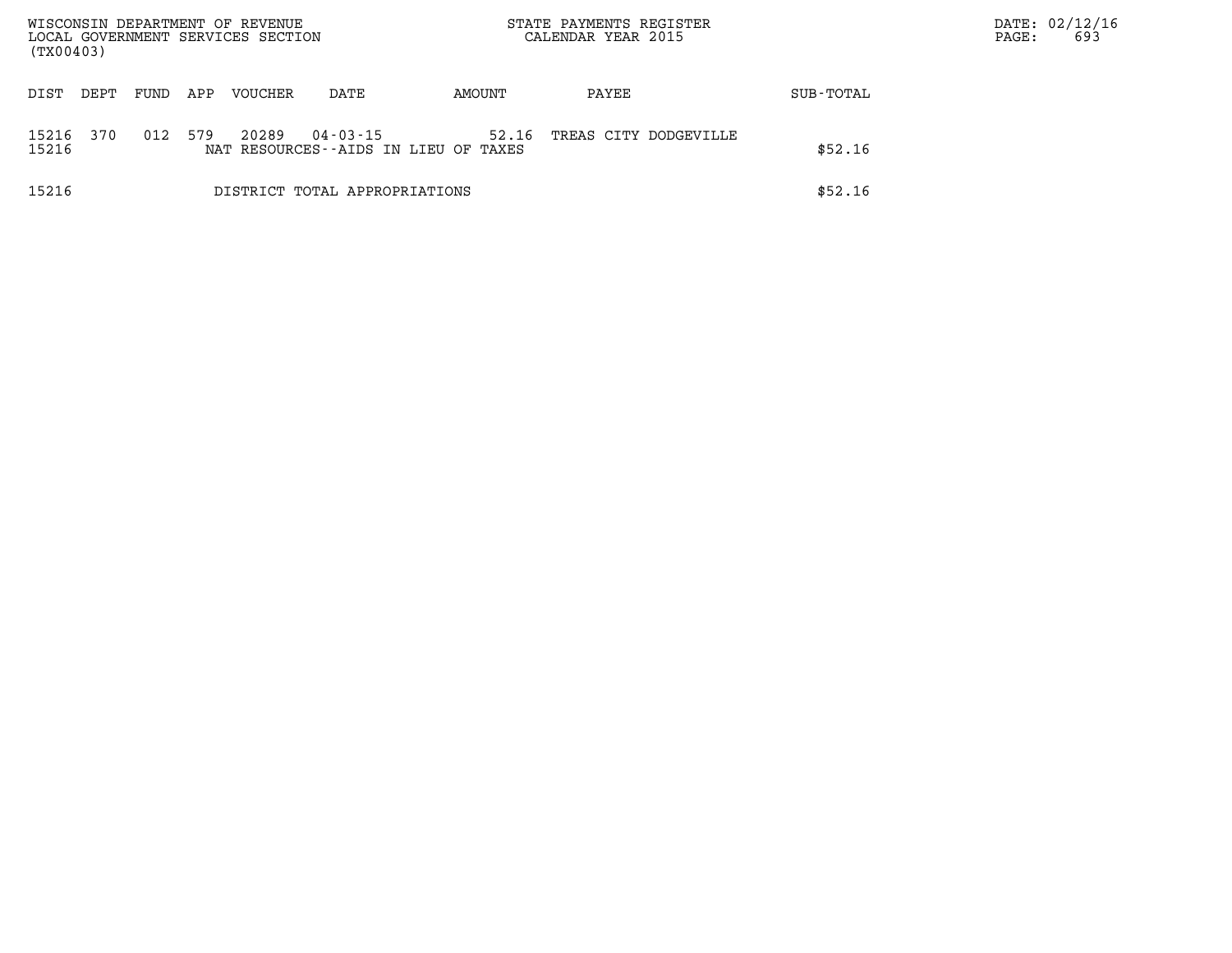| WISCONSIN DEPARTMENT OF REVENUE<br>LOCAL GOVERNMENT SERVICES SECTION<br>(TX00403) |      |      |     |         |                               | STATE PAYMENTS REGISTER<br>CALENDAR YEAR 2015       |                       |            | PAGE: | DATE: 02/12/16<br>694 |
|-----------------------------------------------------------------------------------|------|------|-----|---------|-------------------------------|-----------------------------------------------------|-----------------------|------------|-------|-----------------------|
| DIST                                                                              | DEPT | FUND | APP | VOUCHER | DATE                          | AMOUNT                                              | PAYEE                 | SUB-TOTAL  |       |                       |
| 15275<br>15275                                                                    | 435  | 005  | 162 | 01DHS   | 09-11-15                      | 4,927.04<br>HS--AMBULANCE FUNDING ASSISTANCE GRANTS | VILLAGE OF CLEAR LAKE | \$4,927.04 |       |                       |
| 15275                                                                             |      |      |     |         | DISTRICT TOTAL APPROPRIATIONS |                                                     |                       | \$4,927.04 |       |                       |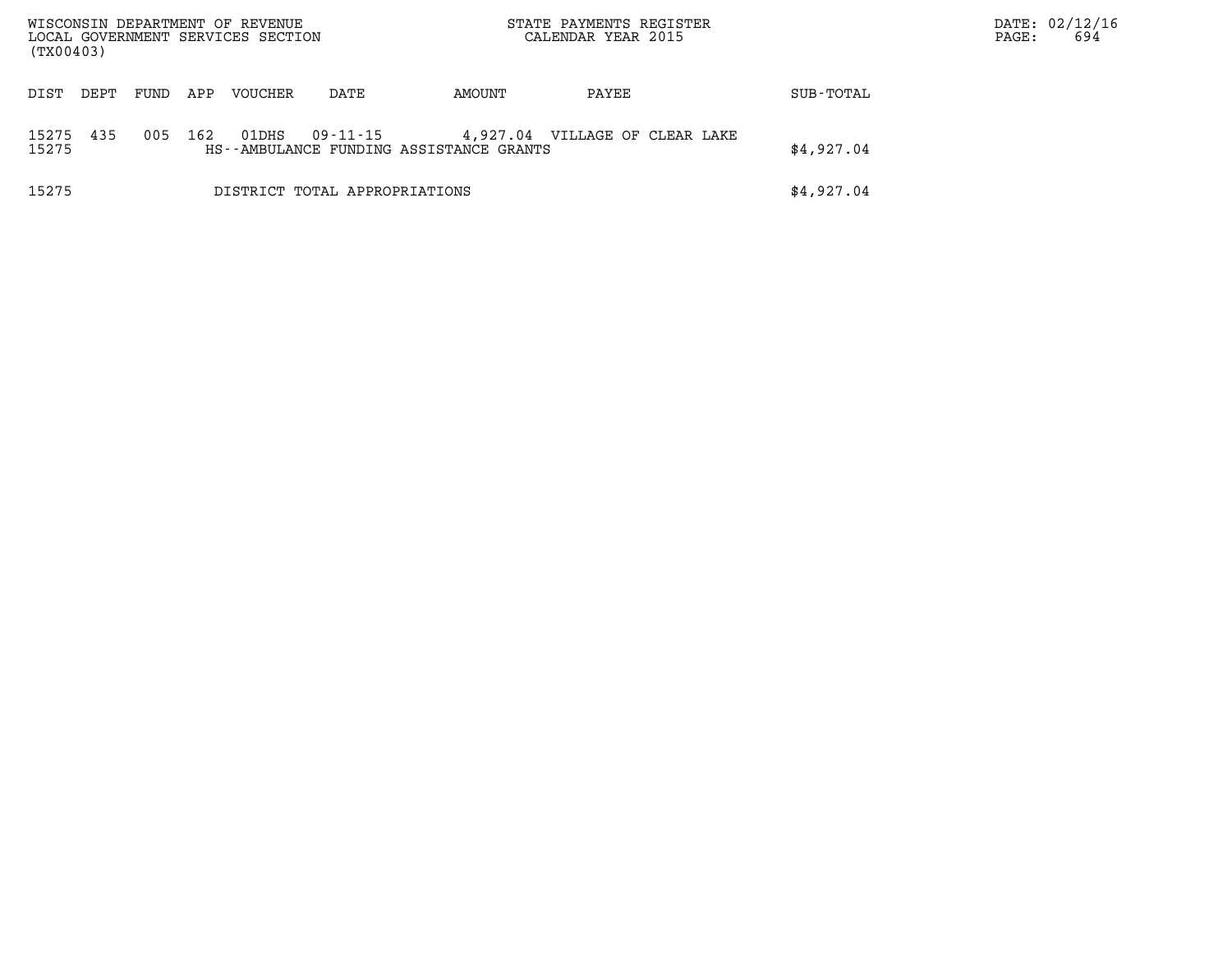| DATE: | 02/12/16 |
|-------|----------|
| PAGE: | 695      |

| WISCONSIN DEPARTMENT OF REVENUE<br>LOCAL GOVERNMENT SERVICES SECTION<br>CALENDAR YEAR 2015<br>(TX00403) |           |         |                                          |                                  |                                                                                |                                                                                                                                                                                                                                                                                                        |                    |                                                                    | $\mathbb{E} \mathbf{R}$ | DATE: 02/12/1<br>PAGE:<br>695 |
|---------------------------------------------------------------------------------------------------------|-----------|---------|------------------------------------------|----------------------------------|--------------------------------------------------------------------------------|--------------------------------------------------------------------------------------------------------------------------------------------------------------------------------------------------------------------------------------------------------------------------------------------------------|--------------------|--------------------------------------------------------------------|-------------------------|-------------------------------|
|                                                                                                         |           |         |                                          |                                  |                                                                                |                                                                                                                                                                                                                                                                                                        |                    |                                                                    |                         |                               |
| 15281 165<br>15281                                                                                      |           |         |                                          |                                  |                                                                                | 002 225 00432 06-25-15 30,194.57 TREAS CITY STURGEON BAY<br>SAFETY/PROF SERV--FIRE INSURANCE DUES                                                                                                                                                                                                      |                    |                                                                    | \$30,194.57             |                               |
| 15281 370<br>15281 370<br>15281 370<br>15281 370                                                        |           |         | 002 503<br>002 503<br>002 503            | 002 503 17430<br>18080           |                                                                                | 17430  01-12-15  2,442.17 TREAS CITY STURGEON BAY<br>17430  01-12-15  5,249.59 TREAS CITY STURGEON BAY<br>18080  01-30-15  2,442.17 TREAS CITY STURGEON BAY<br>18080  01-30-15  2,323.97 TREAS CITY STURGEON BAY                                                                                       |                    |                                                                    |                         |                               |
| 15281                                                                                                   |           |         |                                          |                                  |                                                                                | NAT RESOURCES--AIDS IN LIEU OF TAXES                                                                                                                                                                                                                                                                   | 1683.54 TOWN SHARE |                                                                    | \$12,457.90             |                               |
| 15281 370<br>15281                                                                                      |           |         | 012 381                                  |                                  | NAT RESOURCES--BOAT PATROL                                                     | $0.0655$ 04-03-15<br>RESOURCES--BOAT PATROL 801.74 TREAS CITY STURGEON BAY                                                                                                                                                                                                                             |                    |                                                                    | \$801.74                |                               |
| 15281 370<br>15281                                                                                      |           |         |                                          |                                  |                                                                                | 012 550 00655 04-03-15 2,778.03 TREAS CITY STURGEON BAY<br>NAT RESOURCES--BOATING ENFORCEMENT AIDS                                                                                                                                                                                                     |                    |                                                                    | \$2,778.03              |                               |
| 15281 370<br>15281                                                                                      |           |         |                                          |                                  |                                                                                | 012 571 38808 06-02-15 10.60 TREAS CITY STURGEON BAY<br>NAT RESOURCES - - FOREST CROP/MFL/CO FOREST                                                                                                                                                                                                    |                    |                                                                    | \$10.60                 |                               |
| 15281 370<br>15281                                                                                      | 15281 370 |         | 012 579<br>012 579                       |                                  |                                                                                | $\begin{array}{cccc} 20169 & 04\cdot 03\cdot 15 & \hspace*{1.5cm} 189.78 & \texttt{TREAS} & \texttt{TN} & \texttt{STURGEN} & \texttt{BAY} \\ 20169 & 04\cdot 03\cdot 15 & & 9.26 & \texttt{TREAS} & \texttt{TN} & \texttt{STURGEN} & \texttt{BAY} \end{array}$<br>NAT RESOURCES--AIDS IN LIEU OF TAXES |                    |                                                                    | \$199.04                |                               |
| 15281 395<br>15281 395<br>15281 395<br>15281 395<br>15281 395<br>15281 395<br>15281                     |           | 011 185 | 011 185<br>011 185<br>011 185<br>011 185 | 011 185 62734                    |                                                                                | 52182    07-01-15    2,157.52 TREAS CITY STURGEON BAY<br>53285    07-13-15    1,911.36 TREAS CITY STURGEON BAY<br>54160    07-17-15    2,026.46 STURGEON BAY UTILITIES<br>58549    09-01-15    1,911.36 TREAS CITY STURGEON BAY<br>59494<br>TRANSPORTATION - - HIGHWAY SAFETY - FEDERAL                |                    |                                                                    | \$11,799.02             |                               |
| 15281 395<br>15281 395<br>15281 395<br>15281 395<br>15281                                               |           |         | 011 191<br>011 191<br>011 191<br>011 191 | 38435<br>46435<br>54435<br>66435 |                                                                                | 01-05-15 121,660.51 CITY OF STURGEON BAY<br>04-06-15 121,660.51 CITY OF STURGEON BAY<br>07-06-15 121,660.51 CITY OF STURGEON BAY<br>10-05-15 121,660.54 CITY OF STURGEON BAY<br>TRANSPORTATION - - GENERAL TRANSP AIDS - GTA                                                                           |                    |                                                                    | \$486,642.07            |                               |
| 15281 455<br>15281                                                                                      |           |         |                                          |                                  | JUSTICE -- LAW ENFORCEMENT TRAINING                                            | 002 231 10 03-19-15 3,360.00 TREAS CITY STURGEON BAY                                                                                                                                                                                                                                                   |                    |                                                                    | \$3,360.00              |                               |
| 15281 505<br>15281                                                                                      | 15281 505 |         |                                          |                                  | 002 142 00739 08-24-15<br>002 142 09848 07-15-15<br>DOA--FEDERAL ENERGY GRANTS |                                                                                                                                                                                                                                                                                                        |                    | 823.17 TREAS CITY STURGEON BAY<br>4,186.36 TREAS CITY STURGEON BAY | \$5,009.53              |                               |
|                                                                                                         | 15281 835 | 002 105 |                                          |                                  | 43346 07-27-15                                                                 |                                                                                                                                                                                                                                                                                                        |                    | 111,847.77 TREAS CITY STURGEON BAY                                 |                         |                               |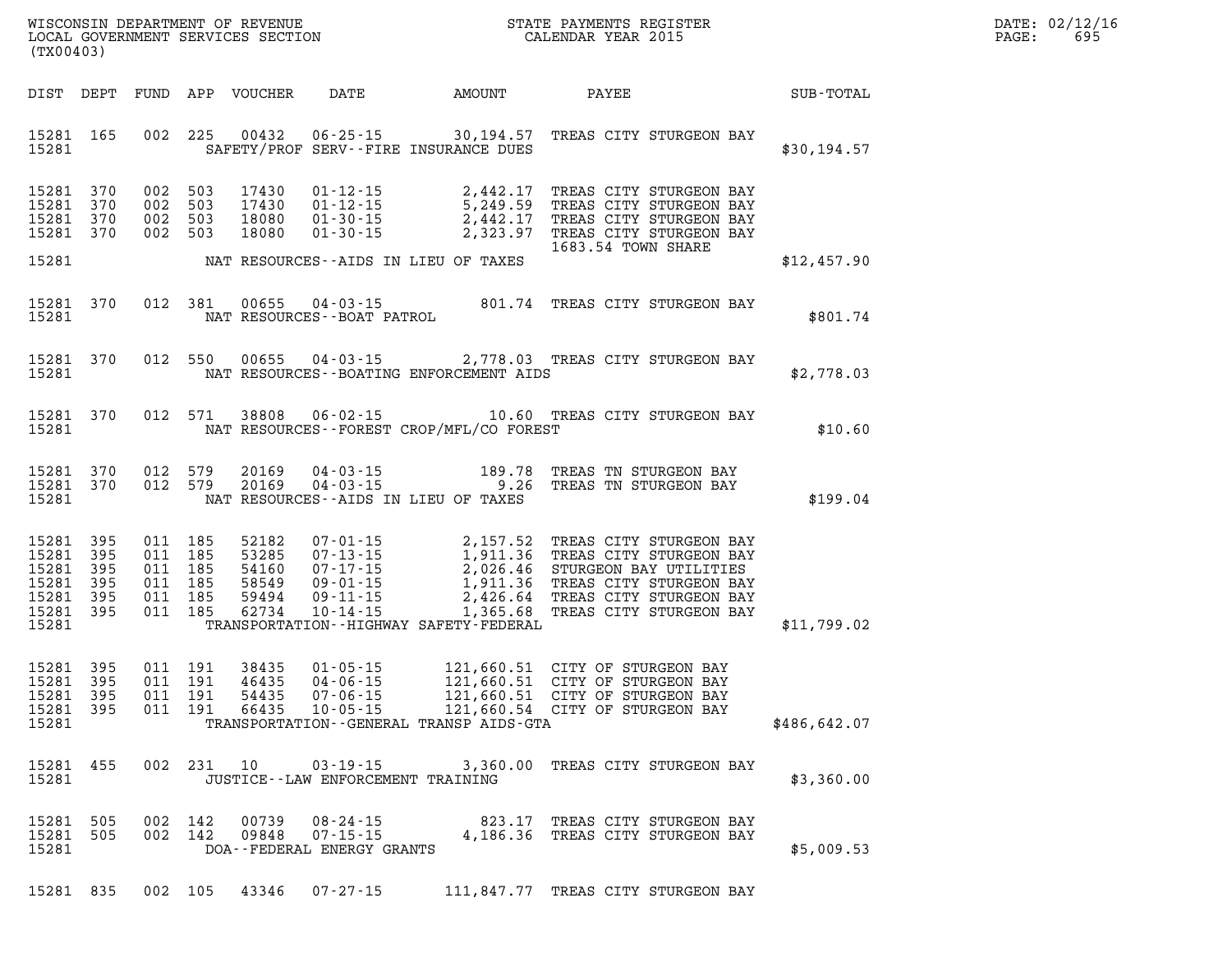| WISCONSIN DEPARTMENT OF REVENUE   | STATE PAYMENTS REGISTER | DATE: 02/12/16 |
|-----------------------------------|-------------------------|----------------|
| LOCAL GOVERNMENT SERVICES SECTION | CALENDAR YEAR 2015      | 696<br>PAGE:   |

| LOCAL GOVERNMENT SERVICES SECTION<br>(TX00403) |            |            |            |                |                                                            | CALENDAR YEAR 2015 | PAGE: | 696                                                          |              |  |  |
|------------------------------------------------|------------|------------|------------|----------------|------------------------------------------------------------|--------------------|-------|--------------------------------------------------------------|--------------|--|--|
| DIST                                           | DEPT       | FUND       | APP        | VOUCHER        | DATE                                                       | AMOUNT             | PAYEE |                                                              | SUB-TOTAL    |  |  |
| 15281<br>REVENUE--STATE SHARED REVENUES        |            |            |            |                |                                                            |                    |       |                                                              | \$111,847.77 |  |  |
| 15281<br>15281<br>15281                        | 835<br>835 | 002<br>002 | 109<br>109 | 02411<br>05097 | 07-27-15<br>$07 - 27 - 15$<br>REVENUE--EXEMPT COMPUTER AID | 23,510.00          |       | TREAS CITY STURGEON BAY<br>28,511.00 TREAS CITY STURGEON BAY | \$52,021.00  |  |  |
| 15281<br>15281                                 | 835        | 002        | 501        | 00001          | $02 - 02 - 15$<br>DOA-PAYMENT FOR MUNICIPAL SERVICES AID   |                    |       | 5,241.56 TREAS CITY STURGEON BAY                             | \$5,241.56   |  |  |
| 15281<br>15281                                 | 835        | 021        | 363        | 35594          | $03 - 23 - 15$<br>REVENUE - - LOTTERY CREDIT -             |                    |       | 18,671.75 TREAS CITY STURGEON BAY                            | \$18,671.75  |  |  |
| 15281                                          |            |            |            |                | DISTRICT TOTAL APPROPRIATIONS                              |                    |       |                                                              | \$741,034.58 |  |  |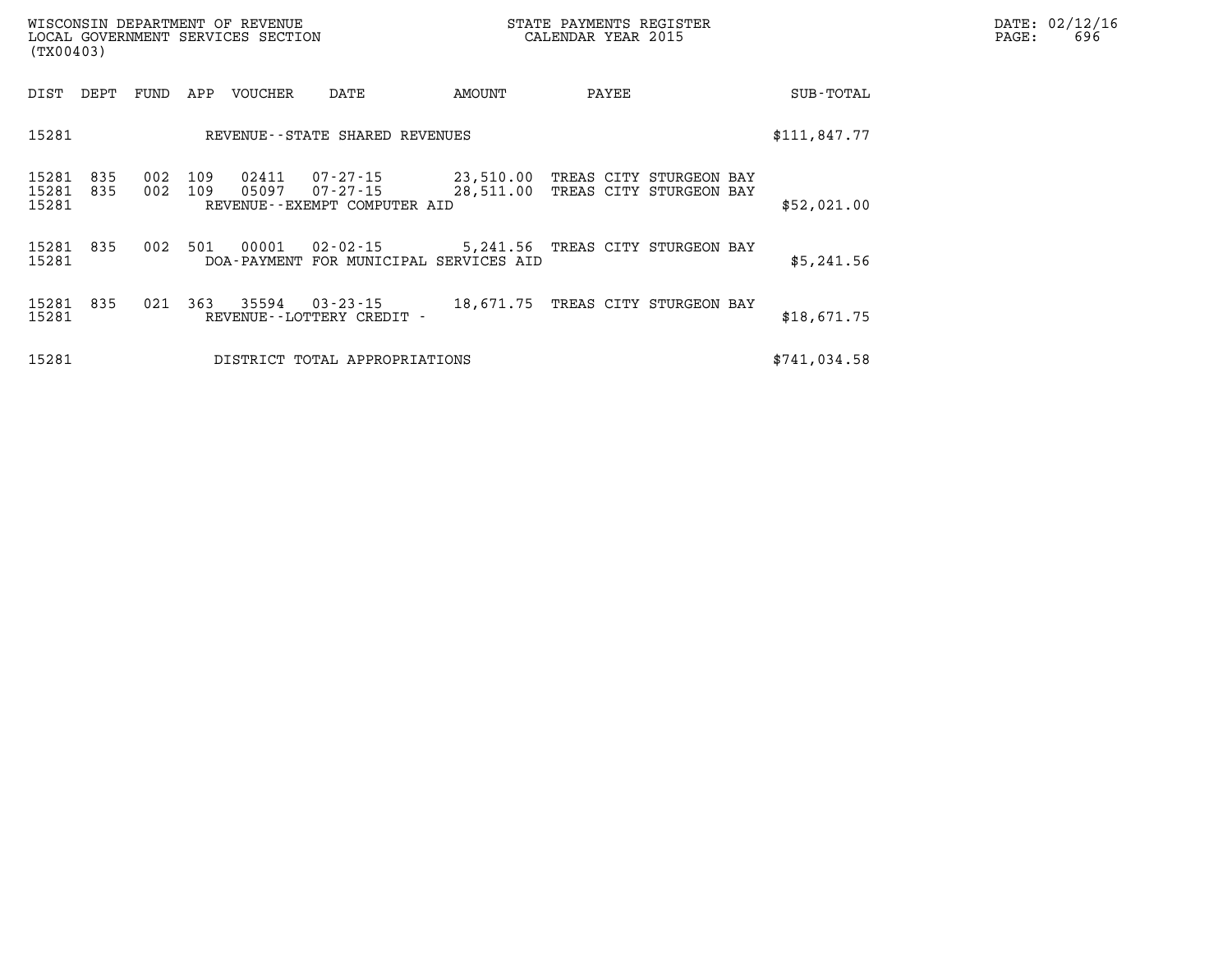| <b>District</b> | (District Name (Payee) | Dept. | Agency Name                          | <b>Fund</b> | Appropriation | <b>Payment Description</b>     | Voucher  | Date                   | <b>Payment Amount</b> |            |
|-----------------|------------------------|-------|--------------------------------------|-------------|---------------|--------------------------------|----------|------------------------|-----------------------|------------|
| M15000          | Door County            | 11500 | Dept of Ag, Trade & Cons Protc       | 27400       | 76400         | Soil Water Mgmt Aids           | 00003368 | 12/15/2015 \$          |                       | 702.00     |
| M15000          | Door County            | 11500 | Dept of Ag, Trade & Cons Protc       |             | 27400 76400   | Soil_Water Mgmt Aids           | 00003369 | 12/15/2015 \$          |                       | 3,171.60   |
| M15000          | Door County            | 11500 | Dept of Ag, Trade & Cons Protc       | 27400       | 76400         | Soil_Water Mgmt Aids           | 00003370 | 12/15/2015 \$          |                       | 1,612.00   |
| M15000          | Door County            | 11500 | Dept of Ag, Trade & Cons Protc       | 27400       | 76400         | Soil_Water Mgmt Aids           | 00003371 | 12/15/2015 \$          |                       | 514.40     |
| M15000          | Door County            |       | 11500 Dept of Ag, Trade & Cons Protc |             | 27400 76400   | Soil_Water Mgmt Aids           | 00003372 | 12/15/2015 \$          |                       | 2,830.00   |
| M15000          | Door County            | 11500 | Dept of Ag, Trade & Cons Protc       |             | 27400 76400   | Soil_Water Mgmt Aids           | 00003373 | 12/15/2015 \$          |                       | 1,068.80   |
| M15000          | Door County            | 11500 | Dept of Ag, Trade & Cons Protc       | 27400       | 76400         | Soil_Water Mgmt Aids           | 00003374 | 12/15/2015 \$          |                       | 4,949.60   |
| M15000          | Door County            | 11500 | Dept of Ag, Trade & Cons Protc       |             | 27400 76400   | Soil_Water Mgmt Aids           | 00003375 | 12/15/2015 \$          |                       | 4,510.00   |
| M15000          | Door County            | 11500 | Dept of Ag, Trade & Cons Protc       |             | 27400 76400   | Soil_Water Mgmt Aids           | 00003376 | 12/15/2015 \$          |                       | 3,009.20   |
| M15000          | Door County            | 11500 | Dept of Ag, Trade & Cons Protc       |             | 27400 76400   | Soil_Water Mgmt Aids           | 00003377 | 12/15/2015 \$          |                       | 2,968.00   |
| M15000          | Door County            |       | 11500 Dept of Ag, Trade & Cons Protc |             | 27400 76400   | Soil_Water Mgmt Aids           | 00003378 | 12/15/2015 \$          |                       | 100.00     |
| M15000          | Door County            |       | 11500 Dept of Ag, Trade & Cons Protc |             | 27400 76400   | Soil_Water Mgmt Aids           | 00003379 | 12/15/2015 \$          |                       | 228.80     |
| M15000          | Door County            | 11500 | Dept of Ag, Trade & Cons Protc       |             | 27400 76400   | Soil_Water Mgmt Aids           | 00003381 | 12/15/2015 \$          |                       | 497.60     |
| M15000          | Door County            | 11500 | Dept of Ag, Trade & Cons Protc       | 27400       | 76400         | Soil_Water Mgmt Aids           | 00003383 | 12/15/2015 \$          |                       | 5,229.60   |
| M15000          | Door County            | 11500 | Dept of Ag, Trade & Cons Protc       | 27400       | 76400         | Soil_Water Mgmt Aids           | 00003385 | 12/15/2015 \$          |                       | 2,362.40   |
| M15000          | Door County            | 11500 | Dept of Ag, Trade & Cons Protc       | 27400       | 76400         | Soil_Water Mgmt Aids           | 00003386 | 12/15/2015 \$          |                       | 422.00     |
| M15000          | Door County            | 11500 | Dept of Ag, Trade & Cons Protc       |             | 27400 76400   | Soil_Water Mgmt Aids           | 00003388 | 12/15/2015 \$          |                       | 7,791.60   |
| M15000          | Door County            |       | 16500 Dept of Safety & Prof Services | 10000       | 20200         | Private sewage system replace  | 00000420 | 11/13/2015 \$          |                       | 5,350.00   |
| M15000          | Door County            | 16500 | Dept of Safety & Prof Services       | 10000       | 23600         | POWTS Replacement Rehab        | 00000208 | 10/26/2015 \$          |                       | 35,883.69  |
| M15000          | Door County            | 16500 | Dept of Safety & Prof Services       |             | 10000 23600   | POWTS Replacement Rehab        | 00000306 | 11/12/2015 \$          |                       | 6,309.63   |
| M15000          | Door County            | 37000 | Dept of Natural Resources            |             | 21200 55300   | Wildlife damage claims & abat  | 00013635 | 12/8/2015 \$           |                       | 3,849.32   |
| M15000          | Door County            | 37000 | Dept of Natural Resources            |             | 21200 57500   | RA- snowmobile trail areas     | 00013484 | 12/9/2015 \$           |                       | 26,725.00  |
| M15000          | Door County            | 37000 | Dept of Natural Resources            |             | 21200 57500   | RA- snowmobile trail areas     | 00013487 | 12/9/2015 \$           |                       | 26,725.00  |
| M15000          | Door County            | 37000 | Dept of Natural Resources            |             | 21200 58300   | Rec & resource aids, fed       | 00017062 | 12/28/2015 \$          |                       | 376,911.98 |
| M15000          | Door County            | 41000 | Department of Corrections            | 10000       | 11600         | Reimbursing counties for proba | 00009395 | 11/18/2015 \$          |                       | 32,291.84  |
| M15000          | Door County            | 41000 | Department of Corrections            | 10000       | 30200         | Community intervention program | 00006895 | 11/9/2015 \$           |                       | 425.00     |
| M15000          | Door County            | 41000 | Department of Corrections            |             | 10000 31300   | Community youth and family aid | 00005498 | 11/6/2015 \$           |                       | 6,012.39   |
| M15000          | Door County            | 41000 | Department of Corrections            |             | 10000 31300   | Community youth and family aid | 00009596 | 11/19/2015 \$          |                       | 3,738.06   |
| M15000          | Door County            | 45500 | Department of Justice                |             | 10000 20200   | Officer training reimbursement | 00002979 | 12/8/2015 \$           |                       | 890.74     |
| M15000          | Door County            | 45500 | Department of Justice                |             | 10000 23100   | Law enforcement train, local   | 00002979 | 12/8/2015 \$           |                       | 1,879.63   |
| M15000          | Door County            | 48500 | Department of Veterans Affairs       |             | 58200 28000   | Veterans transportation grant  | 00004055 | 12/21/2015 \$          |                       | 1,154.07   |
| M15000          | Door County            | 50500 | Department of Administration         |             | 10000 15500   | Federal aid, local assistance  | 00002180 | 10/29/2015 \$          |                       | 287.57     |
| M15000          | Door County            | 50500 | Department of Administration         |             | 10000 15500   | Federal aid, local assistance  | 00004684 | 12/2/2015 \$           |                       | 6,893.01   |
| M15000          | Door County            | 50500 | Department of Administration         |             | 10000 15500   | Federal aid, local assistance  | 00007100 | 12/29/2015 \$          |                       | 7,407.14   |
| M15000          | Door County            | 50500 | Department of Administration         |             | 23500 37100   | Low-income assistance grants   | 00000193 | 11/9/2015 \$           |                       | 1,809.65   |
| M15000          | Door County            | 50500 | Department of Administration         | 23500       | 37100         | Low-income assistance grants   | 00002180 | 10/29/2015 \$          |                       | 2,169.49   |
| M15000          | Door County            | 50500 | Department of Administration         |             | 23500 37100   | Low-income assistance grants   | 00004684 | 12/2/2015 \$           |                       | 2,258.26   |
| M15000          | Door County            | 50500 | Department of Administration         | 23500       | 37100         | Low-income assistance grants   | 00007100 | 12/29/2015 \$          |                       | 1,462.78   |
| M15000          | Door County            | 83500 | Department of Revenue                |             | 10000 10500   | County and Municipal Aid       | 00000759 | 11/16/2015 \$          |                       | 77,640.65  |
| M15002          | Town Of Baileys Harbor |       | 83500 Department of Revenue          |             | 10000 10500   | County and Municipal Aid       |          | 00000740 11/16/2015 \$ |                       | 9,200.87   |